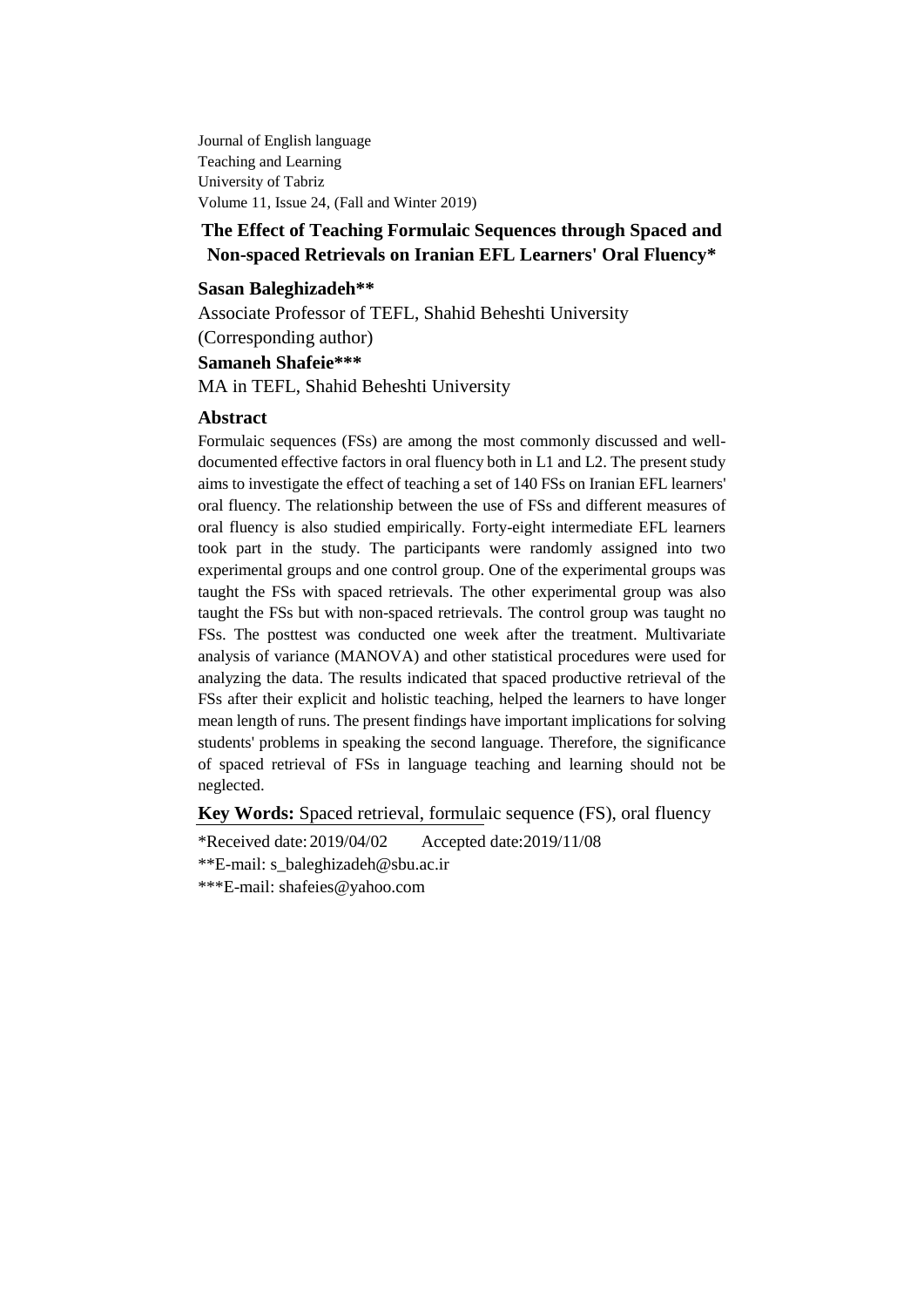## **Introduction**

Todays, speaking is widely considered to be the most important and also the most difficult skill in a second or foreign language learning. As Richards (2008) states, students rate their success in English language course as well as the effectiveness of the course based on the ability and the quality of their spoken language proficiency. Fluency is increasingly set to become a vital factor in person's overall spoken language proficiency (Bosker, Pinget, Quené, Sanders, & De Jong, 2012). Searching for the effective methods of teaching oral skills has been the focus of methodological debate (Richards, 2008). In the last decade there has been a growing interest in the positive effect of using formulaic word strings on proficiency in speech (e.g., Boers at al., 2006; Boers at al., 2014).

Although based on theories such as Idiom Principle (Sinclair, 1991), holistic processing (e.g., Underwood, Schmitt, and Galpin, 2004), Idiomaticity (Wray, 1999), and Connectionism (Ellis, 1998), FSs are among the most commonly discussed and well-documented effective factors in oral fluency both in L1 and L2, few studies have focused on effective methods of teaching such formulas. The present paper investigates a new approach to teaching FSs. The aim of teaching these formulas is obviously to help the learners to add the FSs to their linguistic repertoire and to enable them to use the formulas in the context of situation. In fact, learners need to add the formulas to their long term memory.

Based on different learning theories such as Practice testing (Abbott, 1909), Memory Schedule theory (Russell, 1979), principle of expanding rehearsal (Baddeley, 1997), and retrieval effort hypothesis (Bjork, 1994), spaced productive retrieval (i.e. L1 to L2 retrieval of information using increasing time intervals) can effectively increase retention in long-term memory and facilitate more relaxed learning. This is approved empirically in word learning (Lotfolahi & Salehi, 2017); however, to the authors' best knowledge, spaced retrieval has been scarcely investigated in relation to learning larger units than words and word pairs.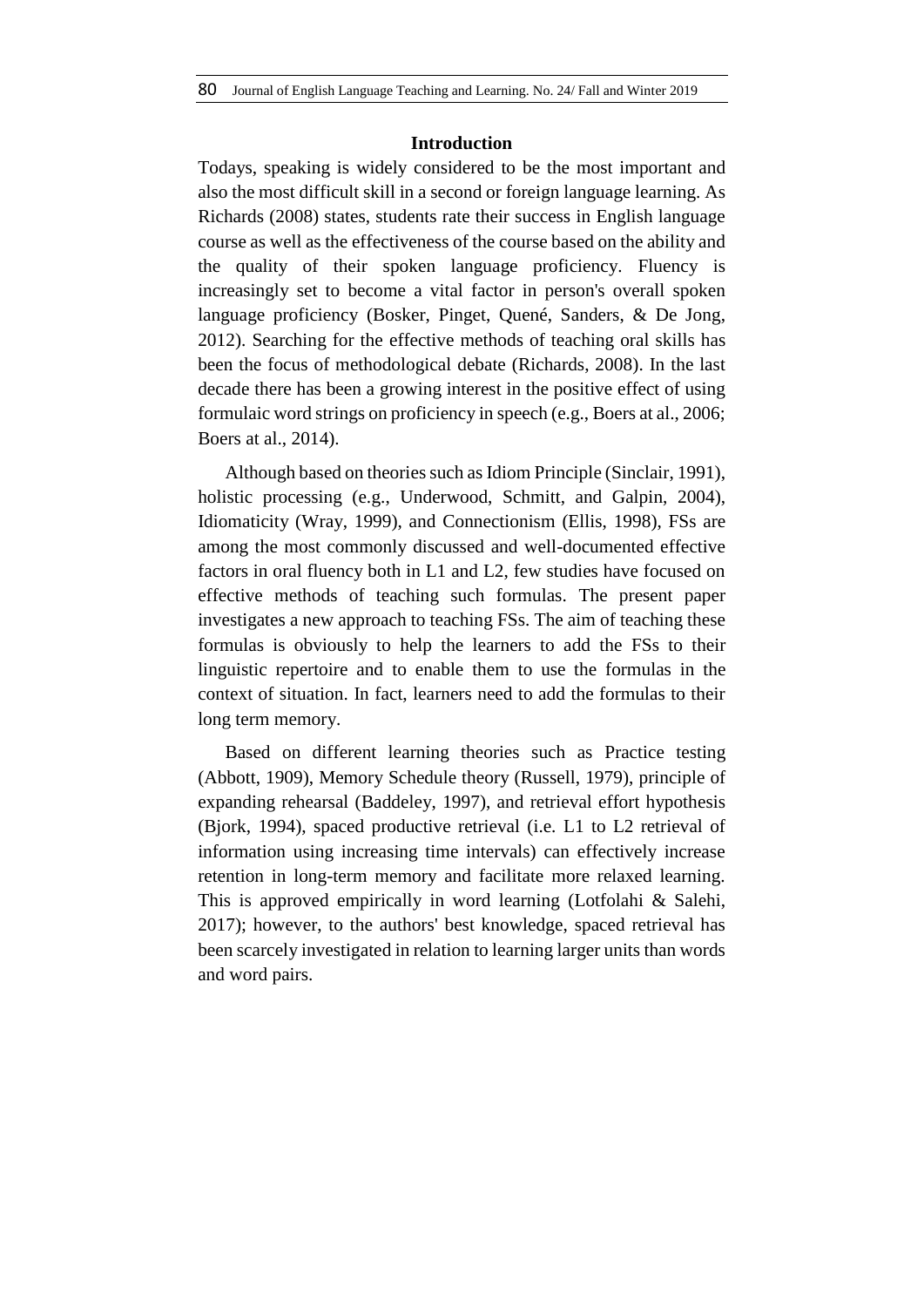## **Literature review**

## **Oral fluency**

Three types of fluency are proposed in the literature including cognitive or psychological fluency, performative or utterance fluency, and perceived fluency (e.g., Michel, 2017; Segalowitz, 2010). First, Cognitive fluency is "the speaker's ability to efficiently mobilize and integrate the underlying cognitive processes responsible for producing utterances with the characteristics that they have" (Segalowitz, 2010, p. 48). Psychologists and psycholinguists are interested in this type of fluency. In fact, they attend to study "cognitive processes that affect fluency" (Derwing, 2017, p. 247). Second, performative or utterance fluency is mostly defined as eloquent, automatic, and smooth speech (e.g., Freed, 2000; Michel, 2017) with "limited numbers of pauses, hesitations, or reformulations" (Michel, 2017, p. 50). Derwing (2017) believes that utterance fluency is basically the "oral manifestations of the speaker's level of cognitive fluency" (p. 246). Finally, perceived fluency is regarded as the judgment that listeners make based on impressions (Segalowitz, 2010). Some researchers (e.g., Boers et al., 2006), in their studies on fluency, relied on experts' judgments as a measure of the construct.

## **Measuring the oral fluency**

Different methods that are proposed for fluency measurement are based on the definitions provided for the construct. As stated earlier, there are three types of fluency including cognitive fluency, utterance fluency, and perceived fluency. It is not possible to measure cognitive fluency numerically. Anyway, utterance fluency which is the oral manifestation of cognitive fluency can be easily measured through defined formulas in the literature. A summary of the commonly used measures of performative fluency is provided in Table 1.

| <b>Used Method</b> | <b>How to Measure</b>  |     |  | <b>Samples Studies</b>             |       |
|--------------------|------------------------|-----|--|------------------------------------|-------|
| Speech Rate        | Dividing               | the |  | total $\vert$ e.g., Abdolrezapour, | 2017: |
|                    | number                 |     |  | of   Baker-Smemoe et al., 2014; Di |       |
|                    | syllables/words by the |     |  |                                    |       |

**Table 1.** Commonly Used Measures of Fluency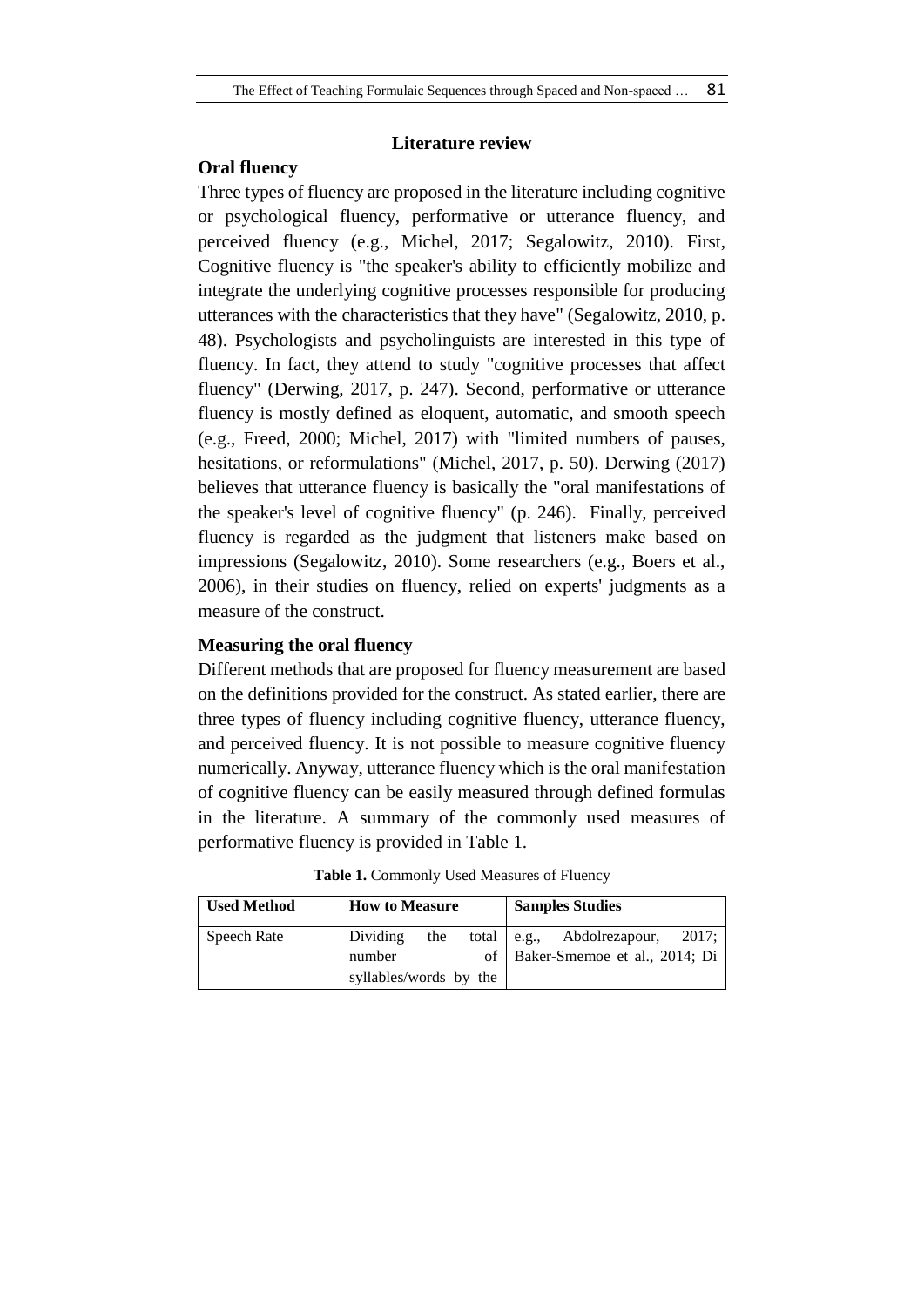|                                                                                                               | total seconds of speech<br>time, including pauses                                                                                           | Silvio et al., 2016; Ghonsooly, &<br>Hosienpour, 2009; Wood, 2010                                                                                                                  |
|---------------------------------------------------------------------------------------------------------------|---------------------------------------------------------------------------------------------------------------------------------------------|------------------------------------------------------------------------------------------------------------------------------------------------------------------------------------|
| <b>Articulation Rate</b>                                                                                      | Dividing<br>the<br>total<br>number<br>of<br>syllables/words by the<br>total seconds of speech<br>time, excluding pauses                     | e.g., Ghonsooly, & Hosienpour,<br>2009; Kahng, 2014; Wood, 2010                                                                                                                    |
| Mean<br>Length<br>of<br>Run (MLR)                                                                             | Dividing number<br>of<br>syllables in utterances<br>between<br>pauses(run<br>length) by the total<br>number of runs                         | e.g., Baker-Smemoe et al., 2014;<br>Di<br>Silvio<br>al.,<br>2016;<br>${\it et}$<br>$\&$<br>Ghonsooly,<br>Hosienpour,<br>2009; Kahng, 2014; Segalowitz<br>& Freed, 2004; Wood, 2010 |
| Mean<br>length<br>of<br>pauses (MLP)                                                                          | Dividing the<br>total<br>length of pauses by the<br>total number of pauses                                                                  | e.g., Baker-Smemoe et al., 2014;<br>De Jong et al., 2015; Ghonsooly,<br>& Hosienpour, 2009; Kahng,<br>2014                                                                         |
| Syllable<br>Mean<br>Duration or Mean<br>Length of Utterance<br>(MLU) or Average<br>Speaking Duration<br>(ASD) | Dividing total speech<br>time, excluding silent<br>pauses, by total number<br>syllables<br>of<br>(i.e.,<br>articulation<br>inverse<br>rate) | e.g., Buhr et al., 2017; De Jong et<br>al., 2015; Lahmann, Steinkrauss,<br>Schmid, 2015                                                                                            |
| Number of Filled<br>Pauses per minute<br>(Filled<br>Pauses<br>Rate)*                                          | Dividing<br>total<br>the<br>number<br>of<br>filled<br>pauses** by the total<br>seconds of speech time                                       | e.g., Baker-Smemoe et al., 2014;<br>Silvio<br>Di<br>et<br>al.,<br>2016;<br>Ghonsooly, & Hosienpour, 2009                                                                           |
| Number of Silent<br>(unfilled)<br>Pauses<br>per minute (Silent<br>Pauses Rate)*                               | Dividing umber<br>of<br>silent pauses by<br>the<br>total speech time                                                                        | e.g., De Jong et al., 2015; Di<br>Silvio et al., 2016; Ghonsooly, &<br>Hosienpour, 2009; Kahng, 2014;<br>Lahmann, et al., 2015                                                     |
| Number<br>of<br>Disfluencies<br>per<br>minute                                                                 | Dividing<br>the<br>total<br>number of repetitions,<br>restarts, repairs, and/or<br>hesitations by the total<br>speech time                  | e.g., Baker-Smemoe, Dewey,<br>Bown, & Martinsen, 2014; Buhr<br>et al., 2017; ; De Jong et al.,<br>2015; Di Silvio et al., 2016;<br>Ghonsooly,<br>&<br>Hosienpour,                  |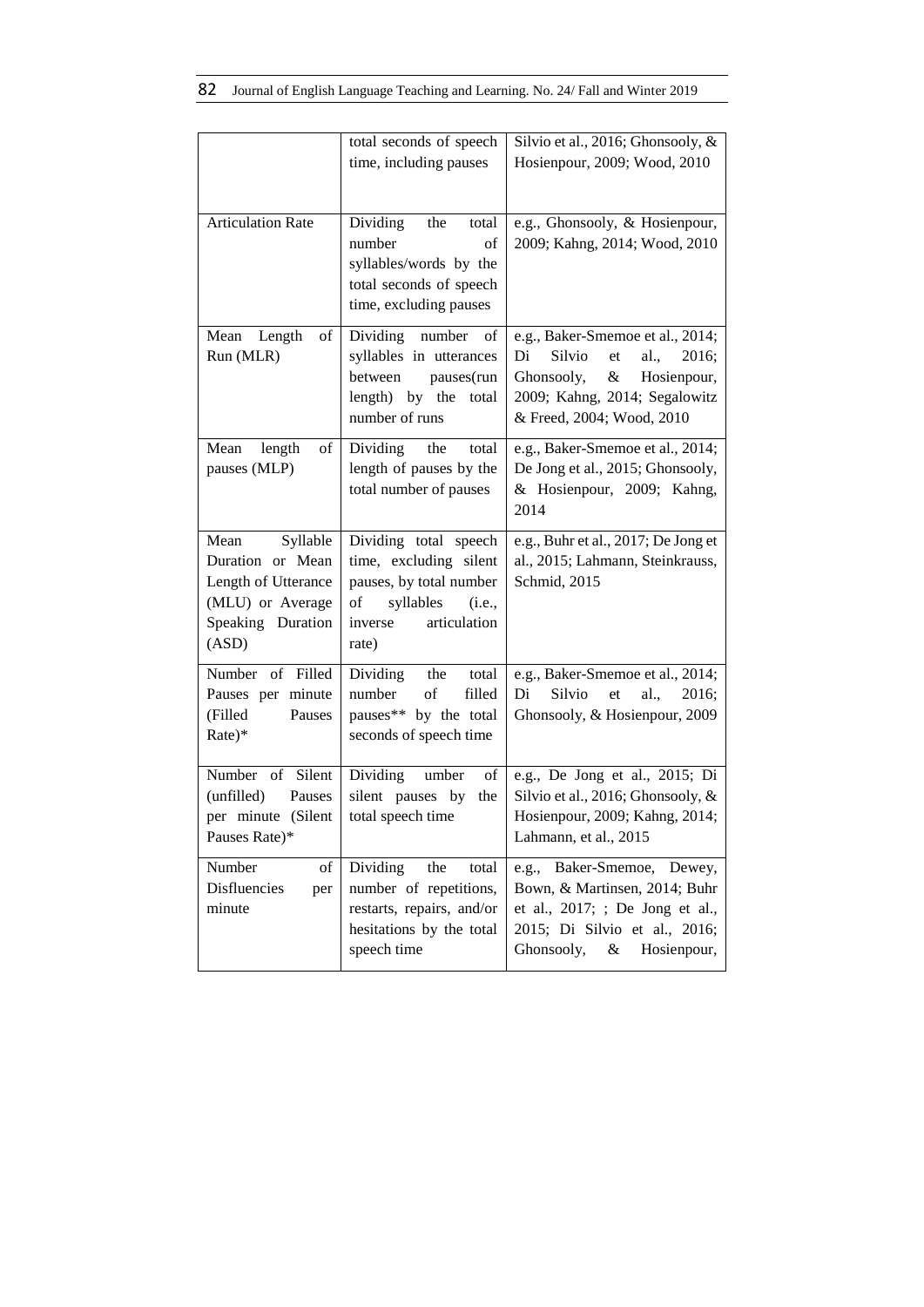|  | 2009; Kahng, 2014; Lahmann, et<br>al., 2015                                      |
|--|----------------------------------------------------------------------------------|
|  | * Some researchers (e.g., Vercellotti, 2017) combined filled and unfilled pauses |

*because they believed that using silent or filled pauses simply depends on speakers' speaking style.*

## **Formulaic sequences**

Nattinger and DeCarrico (1992) specifically used the term *formulaic sequences* (FS) to refer to what was considered as ready-made chunks, prefabricated units, lexical bundles, preassembled speech, word strings, conversational routines, and so on till that time. Wray was the next researcher who used the term FSs in 1999. Since then thousands of studies have appeared in the literature under this name. FS is regarded as an overarching term that "can be long (*you can lead a horse to water, but you can't make him drink*) or short (*oh no!*), or anything in between" (Schmitt, 2004, p. 3). Wray (1999) defined FS as follow:

A sequence, continuous or discontinuous, of words or other meaning elements, which is, or appears to be, prefabricated, that is, stored and retrieved whole from memory at the time of use, rather than being subject to generation or analysis by the language grammar. (p. 213)

## **Spaced retrieval**

Spaced learning stands versus massed learning. In massed leaning condition, no interval occurs between the initial presentation of the material and following repetitions (Carpenter & DeLosh, 2005) that can be shown like 0-0-0, meaning three times of repetition soon after the first presentation. Theoretically, *spaced reviewing technique* goes back to Russell (1979) who proposed the *Memory Schedule Theory* in 1979. He considers initial repetition of learned material a crucial stage in enhancing memory. In fact, *memory schedule* is planning to establish an organized system of reviews. Russell points that this schedule is applicable to any form of study or any new material. Distributed practice effect was first recognized in late 19th century by Thorndike (1912).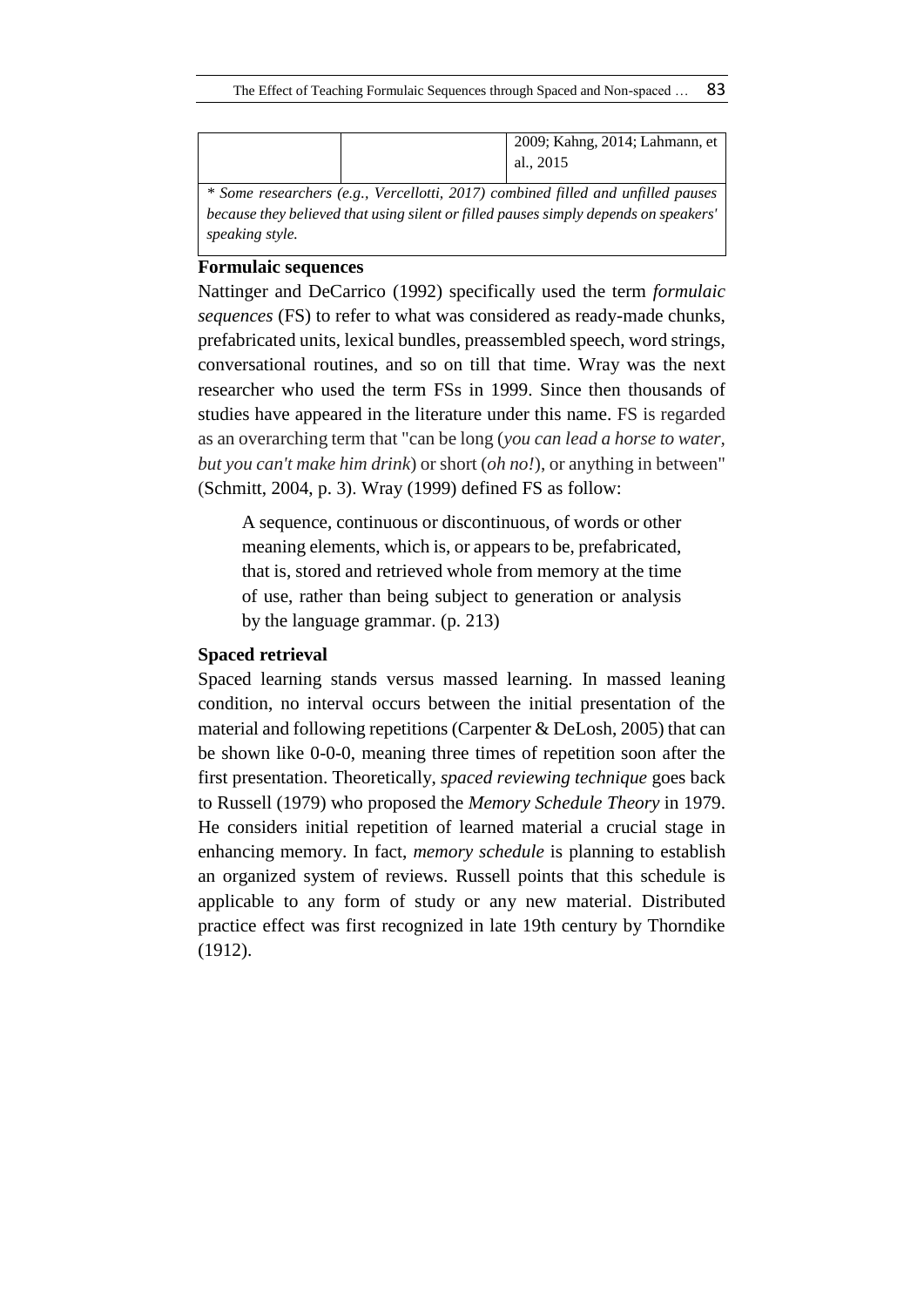According to Kang (2016) incorporating tests into spaced practices reinforces the benefits of spaced repetition. This is exactly the main principle of *practice testing technique* proposed by Abbott in 1909. *Practice testing* is also referred to as *retrieval practice*, *test-enhanced learning*, or *testing effect*. According to the testing effect theory, retrieving of information will increase their retention in long-term memory (Goldstein, 2014). Spaced retrieval is retrieval of information using increasing time intervals (Clare & Jones, 2008), that is, adding *desired difficulty* to the spaced learning.

### **Research Questions**

Given what has been presented above, this study aims to investigate the effect of teaching FSs through spaced retrievals and non-spaced retrievals on learners' oral fluency and consequently on adding the FSs to the participants' linguistic repertoire. The correlation between FS use and different measures of performative fluency is also investigated empirically. The following research questions are addressed in this study:

- 1. What is the relationship between the use of FS and three different measures of oral performative fluency (speech rate (SR), mean length of pause (MLP), and mean length of run (MLR))?
- 2. Is there a significant difference between the group taught FSs with spaced retrievals and the group taught FSs with non-spaced retrievals in terms of three different measures of oral fluency?
- 3. To what extent are the students in the experimental groups able to use the learnt FSs in their speech in the posttest?

### **Method**

## **Research strategy and design**

Quantitative method was used to answer the research questions. According to the division that Ary, Jacobs, and Sorensen (2013) have specified, *nonrandomized control group, pretest–posttest design*, one of the quasi-experimental designs was used, because random assignment of the participants to the groups was not feasible. The independent variable in this study was the teaching method of the FSs.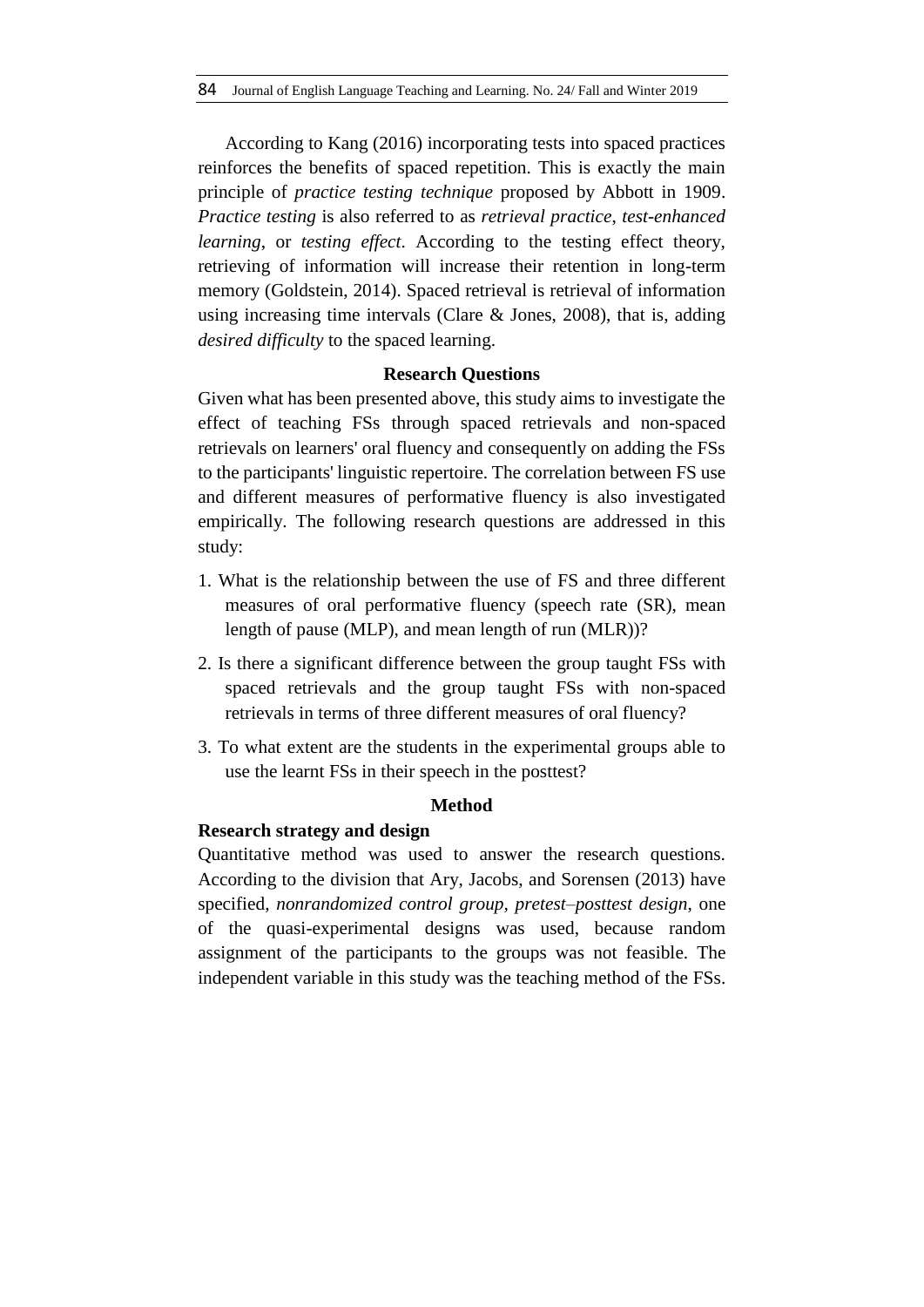Participants' performance in the posttest including speech rate (SR), mean length of pause (MLP), and mean length of run (MLR) were the three dependent variables. In present study pauses equal to or more that 250 ms were taken into account. The length of pauses was determined through Camtasia Studio (version 8.4), a computer software.

### **Participants**

The study was carried out at an English teaching institute in Karaj, Iran. The age of the participants ranged from 14 to 17. The participants consisted of 48 students who voluntarily took part in the research. All the participants were at the intermediate level who had received more than three years of formal English instruction.

## **Instruments and materials**

*Proficiency Test;* In order to ensure the homogeneity of the participants, the Nelson Test 200C (Fowler & Coe, 1976) was administered to confirm that there was no significant difference between the language proficiency levels of the selected participants. The KR-21 reliability of the test was found to be 0.89.

*Picture story task;* the participants were provided with six related pictures that showed a story. After 20 seconds of looking over the pictures, the participants started telling the story for two minutes.

*Monologue on chosen topic task*; the participants were given three different topics to choose from. Monologue was used because it is "a way to standardize the experience for learners". Moreover, monologues provide a "narrative discourse" that "the use of FSs is most apparent" (Wood, 2010, p. 102).

*Camtasia Studio;* Camtasia is a software to record screen and audio. This software displays the sound waves with a zoom-in power of 30 milliseconds.

*Materials* include 140 FSs extracted from the academic formulas list provided by Simpson-Vlach and Ellis (2010). They have listed 207 useful FSs for academic speech and 200 for academic writing.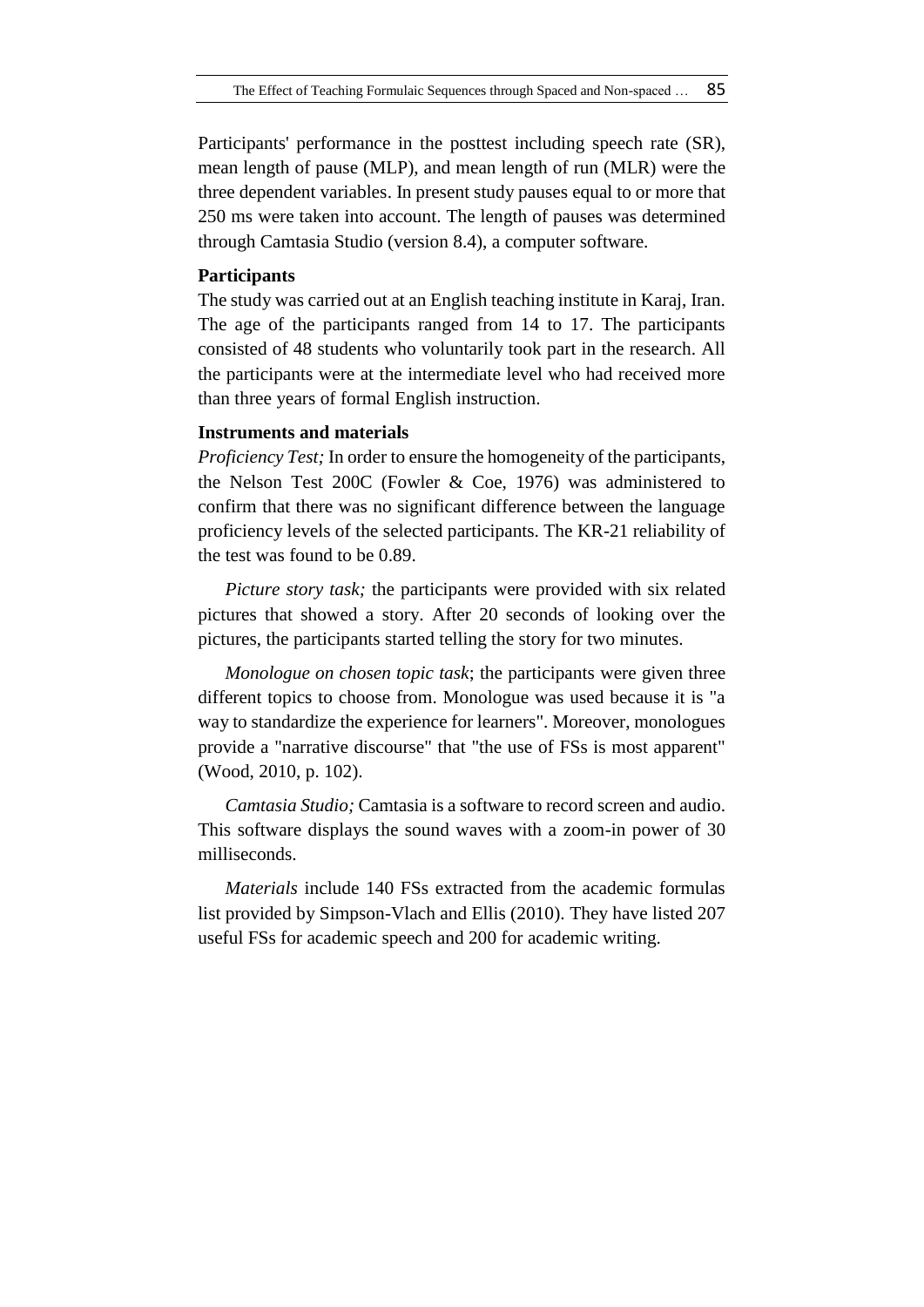## **Procedure**

Based on the results of Nelson Test 200C, 48 learners were chosen out of 55. Classes were randomly assigned to either the control or the experimental groups; the first experimental group (Group A), containing 16 participants, was taught the FSs with spaced retrievals (0- 1-3-8-15); the second experimental group (Group B), containing 16 participants, was taught the FSs with non-spaced retrievals (0-1-1-2-1 or 0-1-2-1-1 according to the participants availability in the institute); and the third group (Group C), containing 16 participants, acted as the control group which was not taught any of the FSs that were listed. All groups took the same English course and material and were taught by the same teacher. They also received the same amount of class instruction (three times a week for two months). The only variable that was different between groups were teaching of FSs in the experimental groups but not in the control group. The pre-test was conducted to check the learners' preliminary speech fluency and their ability to use FSs in their speech. Two different speaking tasks including picture story and monologue were used to extract speech fluency data. Before the first session, participants were invited into a sound treated classroom one by one. The participant and the researcher were seated on either side of a table. Participants' answers to the speaking tasks were recorded with their awareness and ensuring strictest confidentiality. After 20 seconds of looking over the pictures, participants started telling the story for two minutes. Then, the topics for monologue were shown to the participants. They were given one minute to prepare. In both tasks, participants weren't interrupted when two minutes finished. The voices were recorded using a voice recorder (Sony ICD-PX470) that was placed at a distance of 25 cm from the participant's mouth on the table.

Treatment started from the first session of the course. Group A was taught 140 FSs through spaced retrieval in 14 sets. The target FS was introduced and Persian equivalent was provided for the students. Finally the taught FSs were used in some example sentences. After that the retrieval of learnt FSs started. Table 2 shows the spaced retrieval schedule for Group A. Retrievals were conducted as productive recalls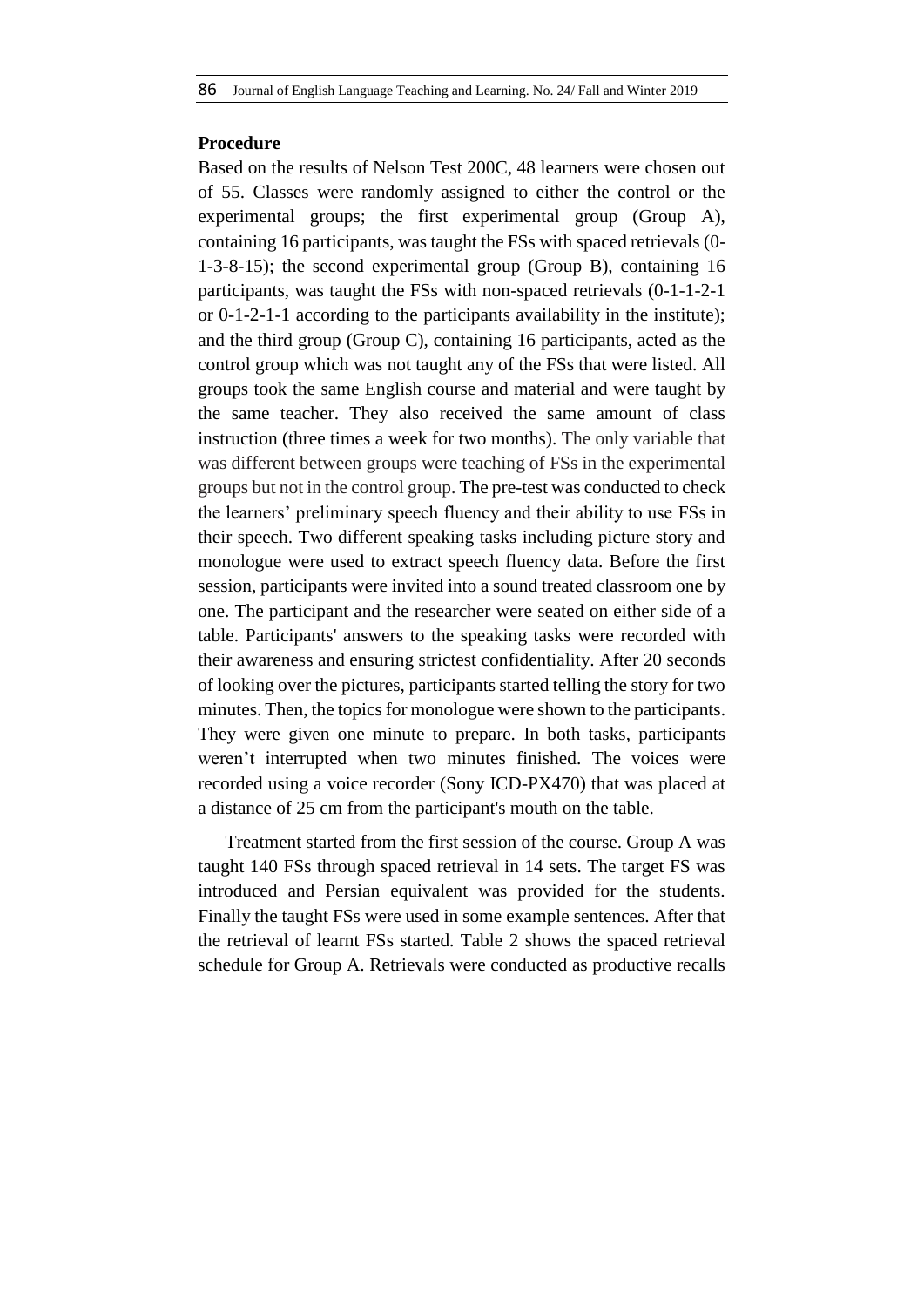(Nakata, 2016), that is, the participants were given the Persian equivalent and were asked to write the English FS. Instant feedback was provided after the retrieval test using PowerPoint slides.

| Day       | Date       | Sets of the<br><b>FSs</b>                                  | Day       | Date       | Sets of the<br><b>FSs</b>                  |
|-----------|------------|------------------------------------------------------------|-----------|------------|--------------------------------------------|
| Saturday  | 2017/04/22 | $A1**$                                                     | Monday    | 2017/05/15 | K2                                         |
| Sunday    | 2017/04/23 | $A2 - B1$                                                  | Wednesday | 2017/05/17 | $A5 - G4$<br>$J3-L1$                       |
| Monday    | 2017/04/24 | B <sub>2</sub>                                             | Thursday  | 2017/05/18 | B5- H4-<br>K3-L2                           |
| Wednesday | 2017/04/26 | A3-C1                                                      | Saturday  | 2017/05/20 | M1                                         |
| Thursday  | 2017/04/27 | <b>B3-C2</b>                                               | Sunday    | 2017/05/21 | $\overline{C5}$<br>$I4-$<br>L3-M2          |
| Saturday  | 2017/04/29 | D1                                                         | Wednesday | 2017/05/24 | $D5-$<br>$J4-$<br>M <sub>3</sub>           |
| Sunday    | 2017/04/30 | $C3-$<br>$D2-$<br>E1                                       | Thursday  | 2017/05/25 | E5-K4                                      |
| Monday    | 2017/05/01 | E2                                                         | Saturday  | 2017/05/27 | N1                                         |
| Wednesday | 2017/05/03 | $A4-$<br>$D3-$<br>F1                                       | Sunday    | 2017/05/28 | $F5-$<br>$L4-$<br>N2                       |
| Thursday  | 2017/05/04 | $E3-$<br>$B4-$<br>F2                                       | Wednesday | 2017/05/31 | $\overline{M4}$<br>$G5-$<br>N <sub>3</sub> |
| Saturday  | 2017/05/06 | G1                                                         | Thursday  | 2017/06/1  | H <sub>5</sub>                             |
| Sunday    | 2017/05/07 | $\overline{C4}$<br>$F3-$<br>G <sub>2</sub> -H <sub>1</sub> | Saturday  | 2017/06/03 | $\overline{15}$                            |
| Monday    | 2017/05/08 | H2                                                         | Wednesday | 2017/06/07 | J5-N4                                      |
| Wednesday | 2017/05/10 | $D4-$<br>$G3-$<br>I1                                       | Thursday  | 2017/06/08 | K <sub>5</sub>                             |
| Thursday  | 2017/05/11 | E4-H3-I2                                                   | Sunday    | 2017/06/11 | $\overline{L5}$                            |
| Saturday  | 2017/05/13 | J <sub>1</sub>                                             | Wednesday | 2017/06/14 | M <sub>5</sub>                             |

**Table 2**. Spaced Retrieval Schedule for Group A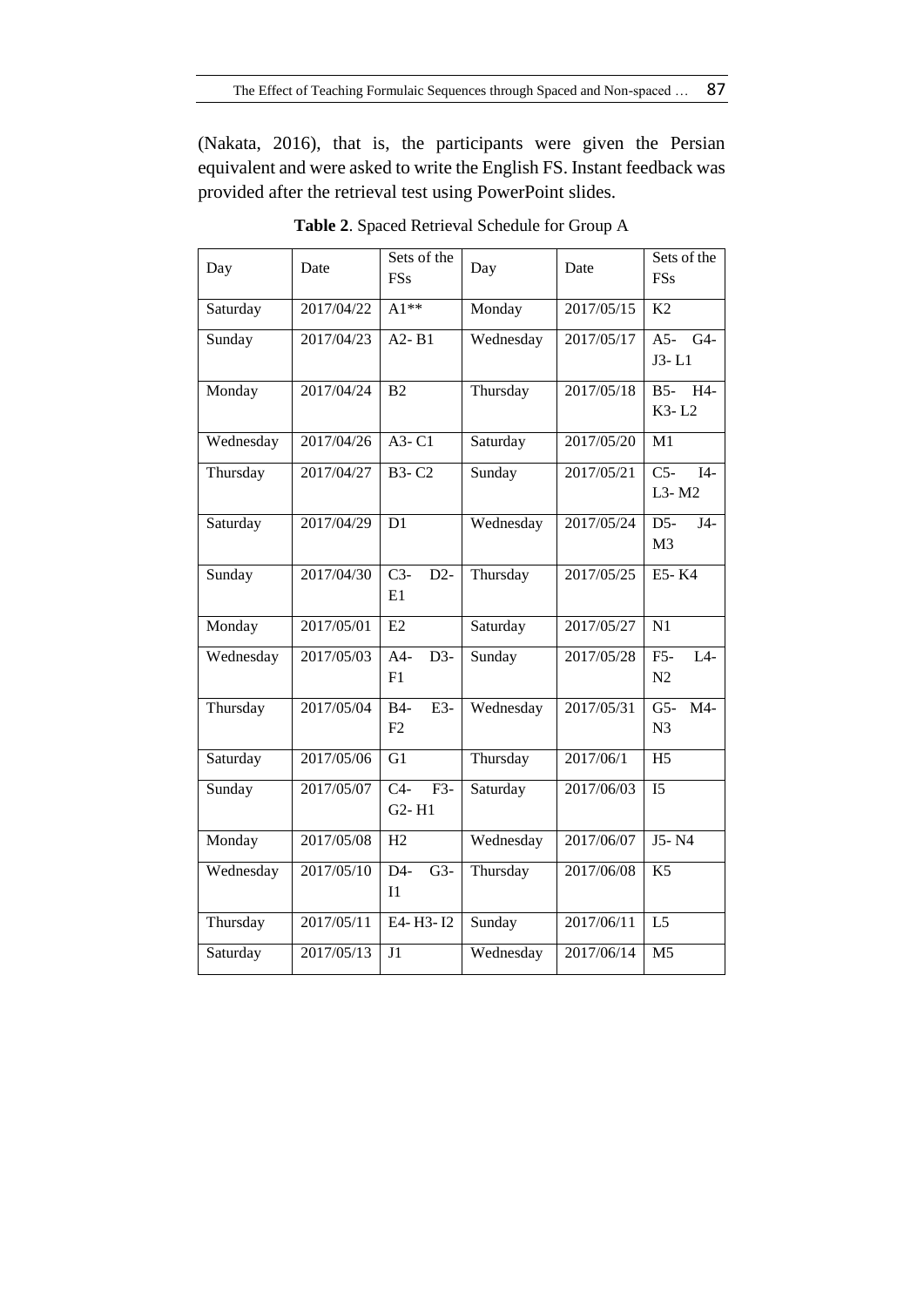88 Journal of English Language Teaching and Learning. No. 24/ Fall and Winter 2019

| Sunday                                                                            |  |  | 2017/05/14   F4- I3- J2-   Wednesday | $2017/06/21$ N5 |  |  |  |  |  |  |
|-----------------------------------------------------------------------------------|--|--|--------------------------------------|-----------------|--|--|--|--|--|--|
|                                                                                   |  |  |                                      |                 |  |  |  |  |  |  |
| ** Each letter shows group of 10 FSs taught in a day and the numbers next to each |  |  |                                      |                 |  |  |  |  |  |  |
| letter shows the retrieval number                                                 |  |  |                                      |                 |  |  |  |  |  |  |

Second experimental group (Group B) was taught the FSs in the same way as Group A but through non-spaced retrievals according to the schedule below (Table 3).

| Day       | Date       | Sets of<br>the FSs | Day       | Date       | Sets of<br>the FSs |
|-----------|------------|--------------------|-----------|------------|--------------------|
| Saturday  | 2017/04/22 | A <sub>1</sub>     | Sunday    | 2017/05/21 | H4-I2              |
| Sunday    | 2017/04/23 | A2                 | Monday    | 2017/05/22 | $H5 - I3$          |
| Monday    | 2017/04/24 | A <sub>3</sub>     | Wednesday | 2017/05/24 | $I4 - J1$          |
| Wednesday | 2017/04/26 | $A4 - B1$          | Thursday  | 2017/05/25 | $I5 - J2$          |
| Thursday  | 2017/04/27 | $A5 - B2$          | Saturday  | 2017/05/27 | J3-K1              |
| Saturday  | 2017/04/29 | <b>B3-C1</b>       | Sunday    | 2017/05/28 | J4-K2              |
| Sunday    | 2017/04/30 | <b>B4-C2</b>       | Monday    | 2017/05/29 | J5-K3              |
| Monday    | 2017/05/01 | $B5-C3$            | Wednesday | 2017/05/31 | K <sub>4</sub>     |
| Wednesday | 2017/05/03 | $C4 - D1$          | Thursday  | 2017/06/01 | K <sub>5</sub>     |
| Thursday  | 2017/05/04 | $C5 - D2$          | Saturday  | 2017/06/03 | $\overline{a}$     |
| Saturday  | 2017/05/06 | $D3 - E1$          | Wednesday | 2017/06/07 | L1                 |
| Sunday    | 2017/05/07 | D4-E2              | Thursday  | 2017/06/08 | L2                 |
| Monday    | 2017/05/08 | $D5 - E3$          | Saturday  | 2017/06/10 | $L3 - M1$          |
| Wednesday | 2017/05/10 | E4-F1              | Sunday    | 2017/06/11 | $L4 - M2$          |
| Thursday  | 2017/05/11 | E5-F2              | Monday    | 2017/06/12 | $L5-M3$            |
| Saturday  | 2017/05/13 | F3- G1             | Wednesday | 2017/06/14 | M4-<br>N1          |

**Table 3.** Retrieval Schedule for Group B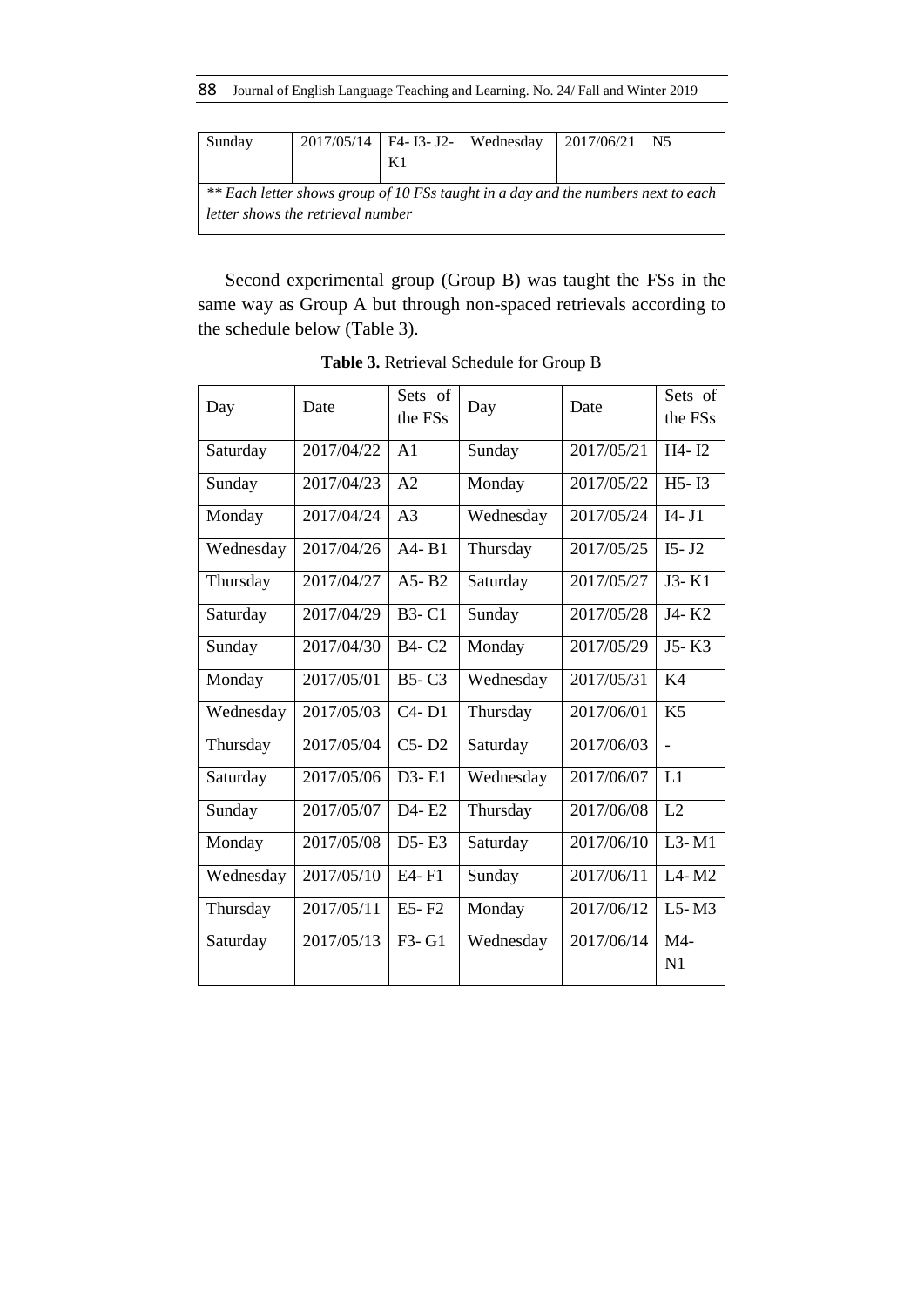| Sunday    | 2017/05/14 | F4- G2    | Thursday | 2017/06/15 | M <sub>5</sub> |
|-----------|------------|-----------|----------|------------|----------------|
|           |            |           |          |            | N <sub>2</sub> |
| Monday    | 2017/05/15 | $F5-G3$   | Saturday | 2017/06/17 | N <sub>3</sub> |
| Wednesday | 2017/05/17 | G4-H1     | Sunday   | 2017/06/18 | N4             |
| Thursday  | 2017/05/18 | $G5 - H2$ | Monday   | 2017/06/19 | N <sub>5</sub> |
| Saturday  | 2017/05/20 | H3- I1    |          |            |                |

The posttest was conducted one week after the treatment in the same way as the pretest. Audio files were fed into the Camtasia Studio (version 8.4) to calculate SR, MLP, and MLR. The recorded data were transcribed using Microsoft Word to find the used FSs.

## **Identifying FSs**

The identification procedure for extracting FSs in present study consisted of three stages. Firstly, samples were examined in search of sequences which appeared to be formulaic and were uttered within the same run. Then, the selected sequences were validated in terms of Wray and Namba's (2003) criteria and Simpson-Vlach and Ellis's (2010) list of FSs, and finally corpora search using Michigan Corpus of Academic Spoken English (MICASE) for the sequences that there was doubt about their formuliacity was conducted. Once the formulaic strings were successfully identified, their total in each speech sample were calculated. Wray and Namba's (2003) suggest that a word string is formulaic if it has one or some of the characteristics below:

- grammatically (*if I were you*) and/or semantically unusual (*beat around the bush*),
- associated with a specific situation and/or register (*all best wishes*),
- performs a function as a whole in communication or discourse (*would you please kindly*),
- commonly is used for conveying a specific idea (*same old same old*),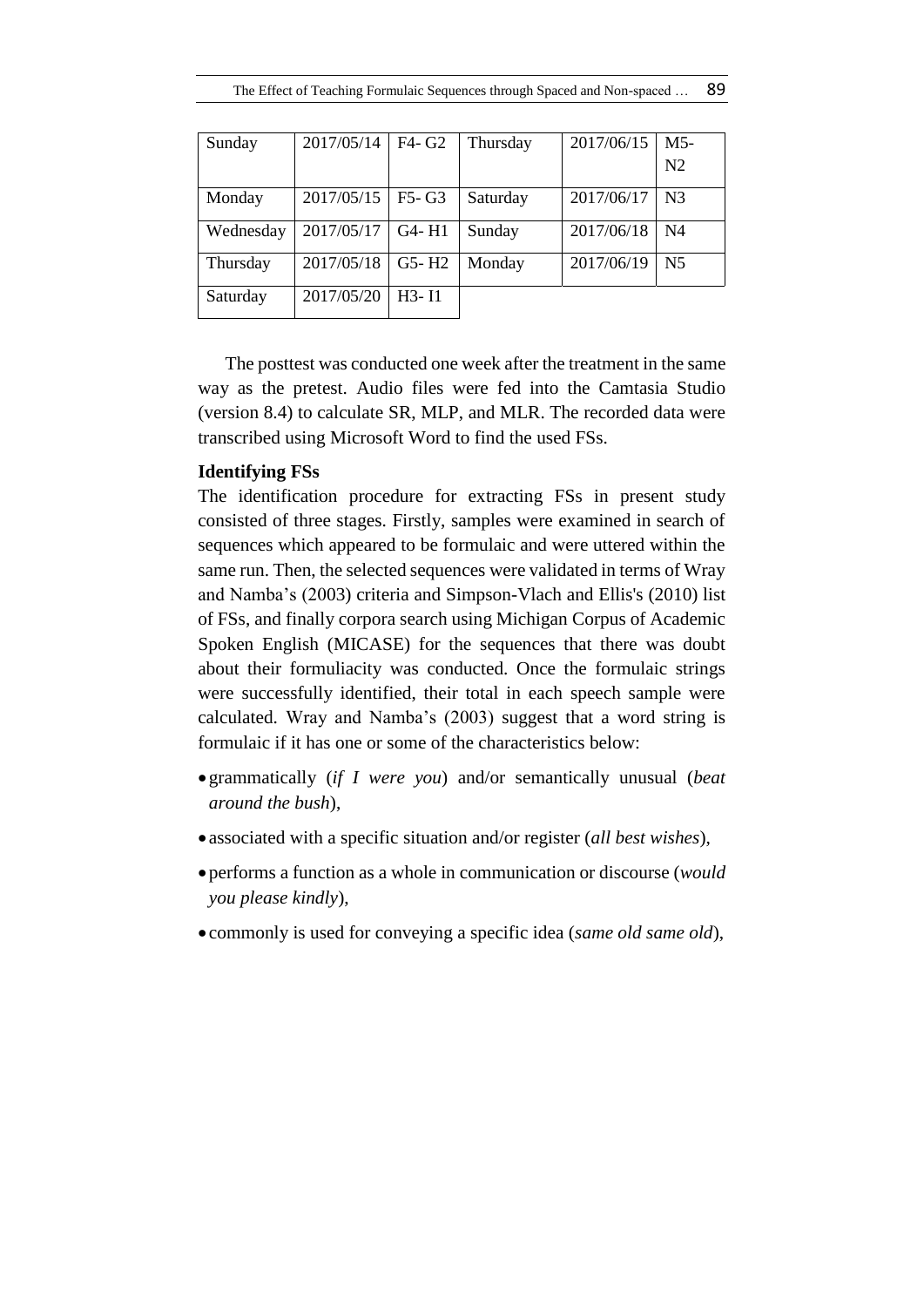- is accompanied with an action, use of punctuation, or phonological pattern that gives it special status as a unit (to touch a wood as saying *touch wood*),
- grammatically or lexically has unintentionally taken a special status as a unit (many students use *thanks god* instead of thank god),
- is encountered frequently,
- is a clear derivation of something that can be demonstrated to be formulaic in its own right (*early bird catch the breakfast* instead of worm),
- too sophisticated, or not sophisticated enough, to match the speaker's general grammatical and lexical competence,
- have an underlying frame with slots to be filled (Subject+ had+ possessive pronoun+ noun+ pp: *I had my car washed*).

### **Data Analysis**

Correlational analysis, product moment correlation (Pearson *r*) which is used with interval and ratio data (Ary et al., 2013), was used to determine the correlation between the number of used FSs and three measures of participants' oral fluency including speech rate (SR), mean length of pauses (MLP), and mean length of run (MLR). Multivariate analyses of variance (MANOVA) at .05 level of significance was conducted to investigate the second research question. Through using MANOVA there is a better chance of discovering important factors. Moreover, it protects against Type I errors (Gamage, Mathew, & Weerahandi, 2004), that is the probability of incorrectly rejecting the null hypothesis. One-way analysis of variance (ANOVA) was performed to evaluate the three groups' use of FSs in the pretest and the posttest.

## **Results and discussion**

### **Descriptive statistics**

Table 4 provides the descriptive statistics for the fluency scores of the participants in the pretest and the posttest.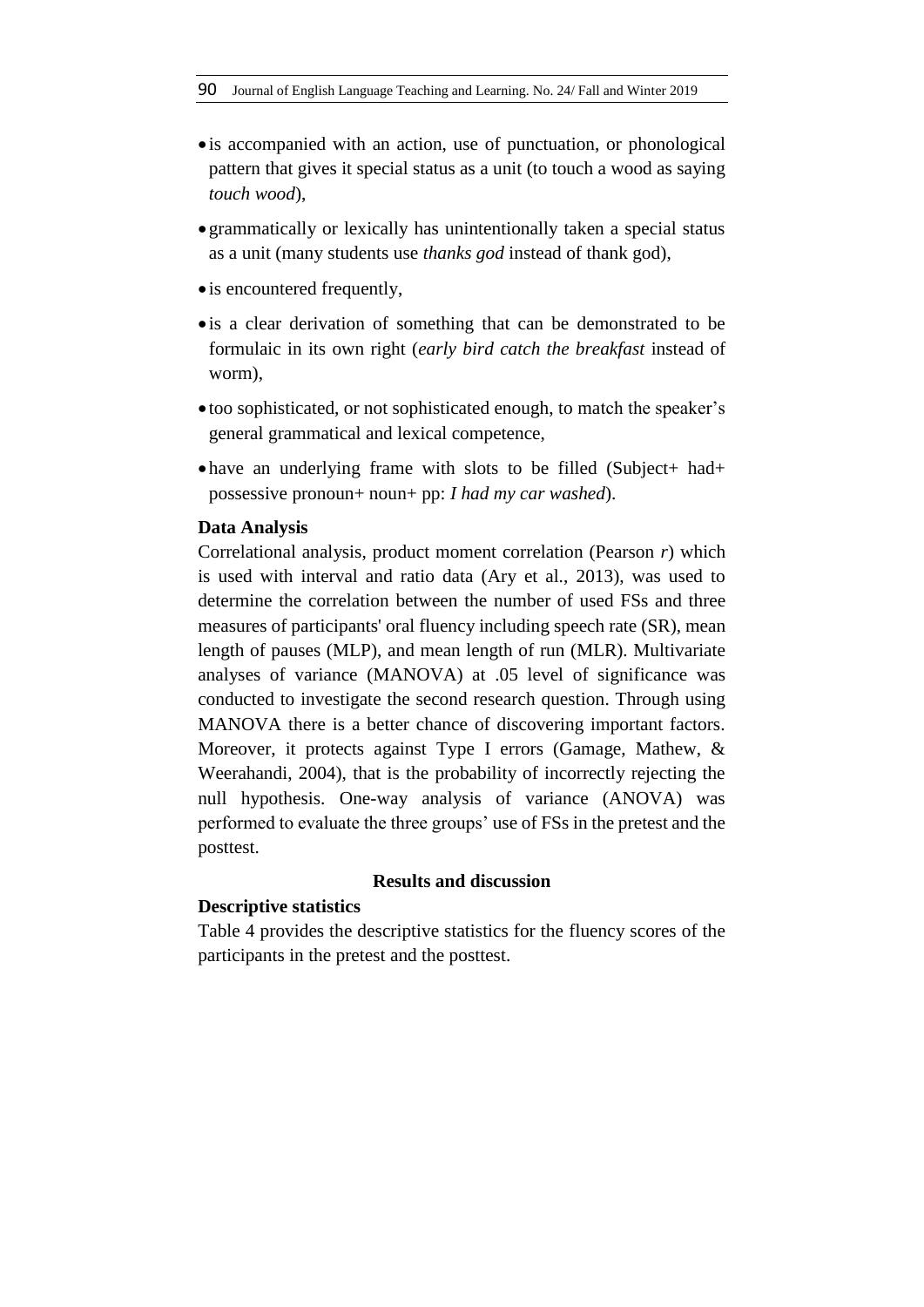|               |         |      | <b>Pretest</b>        |      | <b>Posttest</b>  |    |
|---------------|---------|------|-----------------------|------|------------------|----|
|               |         | Mean | <b>Std. Deviation</b> | Mean | Std. Deviation N |    |
|               | Group A | 1.29 | .20                   | 1.69 | .39              | 16 |
| $\mathbf{SR}$ | Group B | 1.29 | .22                   | 1.56 | .28              | 16 |
|               | Group C | 1.31 | .28                   | 1.42 | .29              | 16 |
|               | Total   | 1.29 | .23                   | 1.56 | .34              | 48 |
|               | Group A | 1.72 | .43                   | 1.16 | .39              | 16 |
| <b>MLP</b>    | Group B | 1.57 | .36                   | 1.28 | .40              | 16 |
|               | Group C | 1.57 | .41                   | 1.62 | .41              | 16 |
|               | Total   | 1.62 | .40                   | 1.35 | .44              | 48 |
|               | Group A | 3.43 | .63                   | 4.65 | .99              | 16 |
| <b>MLR</b>    | Group B | 3.29 | .66                   | 3.83 | .83              | 16 |
|               | Group C | 3.11 | .61                   | 3.45 | .78              | 16 |
|               | Total   | 3.28 | .63                   | 3.98 | .99              | 48 |

**Table 4.** Descriptive Statistics of the Pretest and the Posttest

## **Homogeneity test**

The Nelson Test 200C was conducted to check the homogeneity of the participants. Table 5 illustrates the descriptive statistics of the participants' scores.

|                          |   |          |                |       | 95%               | Confidence |       |       |
|--------------------------|---|----------|----------------|-------|-------------------|------------|-------|-------|
|                          |   |          | Std.           |       | Interval for Mean |            |       |       |
|                          |   |          | Deviation Std. |       | Lower             | Upper      |       |       |
|                          | N | Mean     |                | Error | <b>Bound</b>      | Bound Min  |       | Max   |
| Group $A$ 16             |   | 40.87    | 5.76 1.44      |       | 37.80             | 43.94      | 32.00 | 50.00 |
| Group B $16 \quad 40.25$ |   |          | 7.17           | 1.79  | 36.42             | 44.07      | 30.00 | 50.00 |
| Group $C$                |   | 16 41.31 | 8.16           | 2.04  | 36.96             | 45.66      | 29.00 | 50.00 |

**Table 5.** Descriptive Statistics of the Nelson Test 200C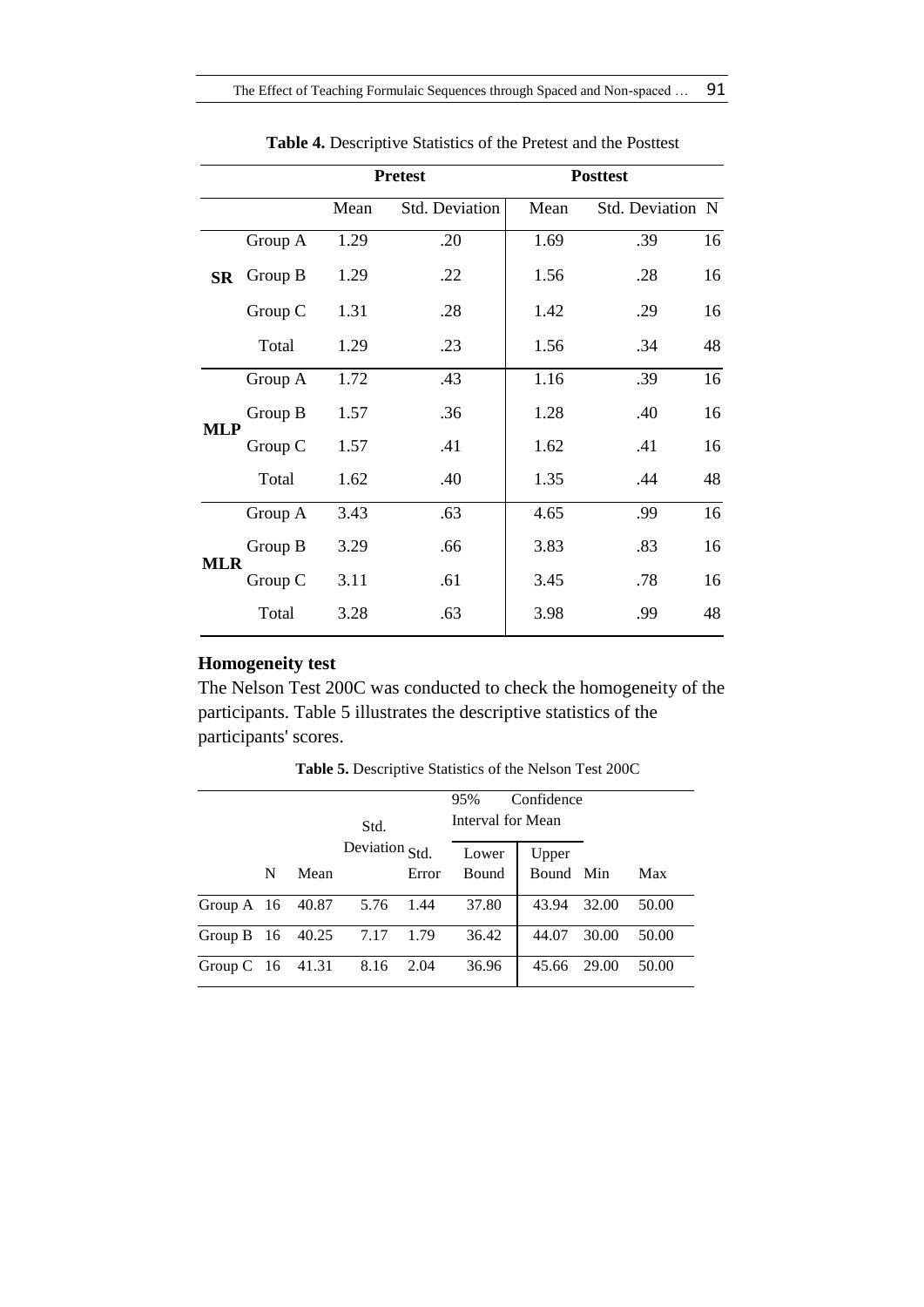|  | 92 Journal of English Language Teaching and Learning. No. 24/ Fall and Winter 2019 |  |  |
|--|------------------------------------------------------------------------------------|--|--|
|--|------------------------------------------------------------------------------------|--|--|

|  |  | Total 48 40.81 6.96 1.00 38.79 42.83 29.00 50.00 |  |  |
|--|--|--------------------------------------------------|--|--|

Review of the Shapiro-Wilk test for normality, skewness, and kurtosis statistics suggested that normality was a reasonable assumption for all the three groups in Nelson Test (Table 6).

|         | <b>Skewness</b> | <b>Kurtosis</b> |           | Shapiro-Wilk |      |
|---------|-----------------|-----------------|-----------|--------------|------|
|         |                 |                 | Statistic | df           | Sig. |
| Group A | .11             | $-1.05$         | .96       | 16           | .58  |
| Group B | .02             | $-1.33$         | .92       | 16           | .18  |
| Group C | $-.23$          | $-1.49$         | .90       | 16           | .11  |

**Table 6.** Tests of Normality of the Nelson Test 200C

Therefore, to ensure the homogeneity of the participants in Group A ( $N=16$ ), Group B ( $N=16$ ), and Group C ( $N=16$ ), one way ANOVA was conducted. The results showed that there was not a statistically significant difference between groups  $(F(2, 45) = .09, p = .91)$  with regard to language proficiency. Therefore, it was confirmed that the three groups enjoyed similar levels of language proficiency.

Other statistical analyses are explained along with answering each research question.

#### **Research question 1**

The first research question dealt with the relationship between the number of used FSs and different measures of oral fluency including SR, MLP, and MLR. A Pearson product-moment correlation was run to determine this relationship (see Table 7).

|             | Pretest |            |          |        | Posttest   |        |
|-------------|---------|------------|----------|--------|------------|--------|
|             | SR      | MI P       | MLR      | SR     | MLP        | MLR.   |
| Pearson $r$ | $.69**$ | $-54^{**}$ | $.56***$ | $72**$ | $-0.67$ ** | $Q1**$ |

**Table 7.** Pearson r Between Measures of Fluency and Number of UFS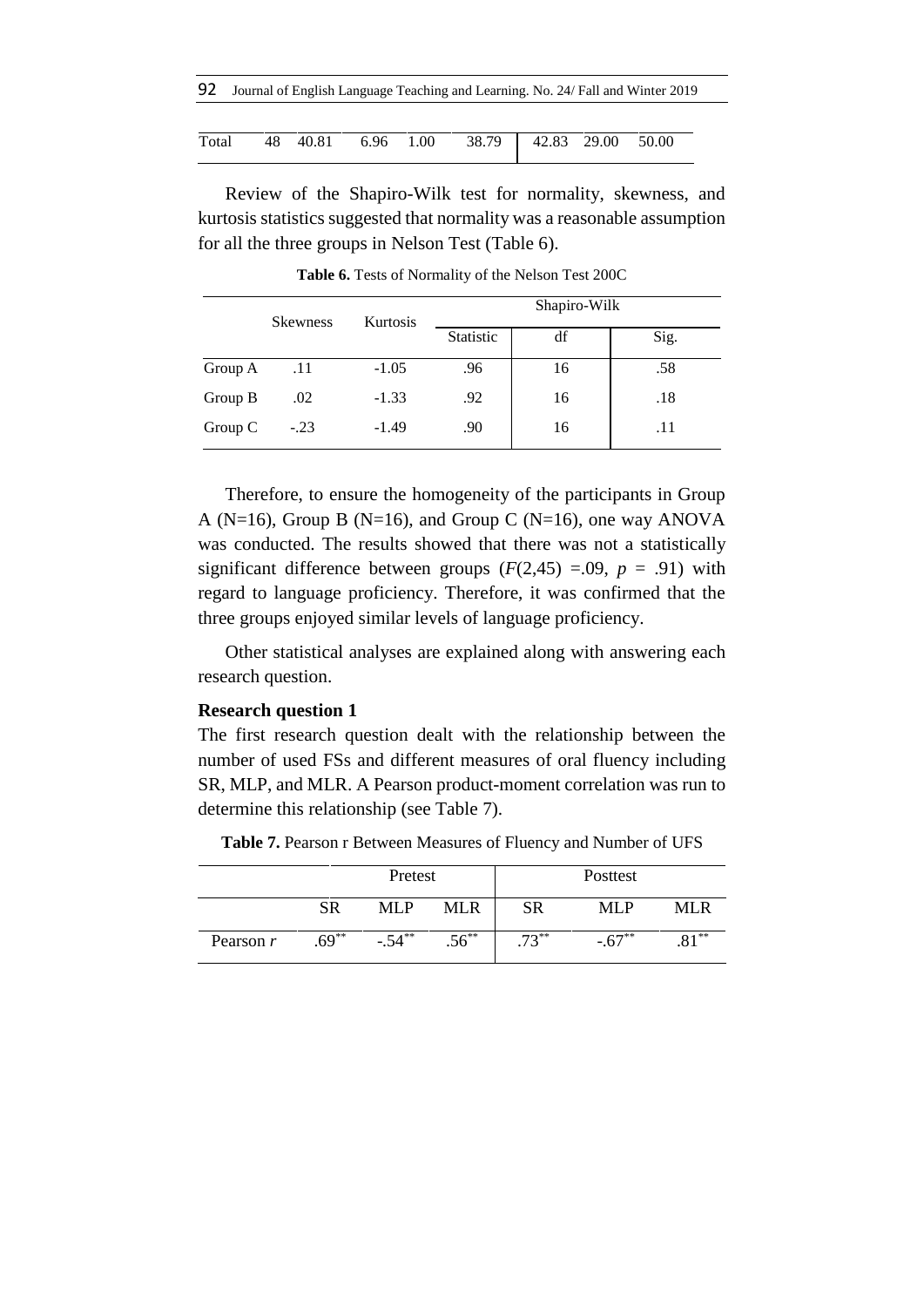| Sig. $(2-$<br>tailed) | .000 | .000 | .000 | .000 | .000 | .000 |
|-----------------------|------|------|------|------|------|------|
| N                     | 48   | 48   | 48   | 48   | 48   | 48   |

*\*\*. Correlation is significant at the 0.01 level (2-tailed).*

The results showed that there was a strong, positive correlation between the number of used FSs and SR in both the pretest and the posttest. The number of used FSs had a high correlation with the MLR as well. The correlation between FSs and the MLP was strong and negative in both the pretest and the posttest. The most remarkable results to emerge from this data is that as the number of FSs increases in learners' speech, they are able to articulate more syllables in a specific time limit and with shorter pauses. More importantly, they would be able to have their speech with longer runs, or with more number of syllables between pauses, which is regarded one of the dominant indexes for fluent speech (e.g., Freed, 2000; Lennon, 1990). As put forward by Wood (2010), this evidence can point to the facilitated development of speech fluency in ESL by the use of FSs.

The correlation between use of FSs and different temporal measures of fluency can be related to the automatic and whole processing of the FSs. This neurolinguistics view on FSs means that as Wray (2002) believes, FSs are "stored and retrieved whole from memory at the moment of use rather than being subject to generation or analysis by the language grammar" (p. 9). FSs are stored as single lexical units in the brain and consequently are effortless to process and faster to articulate. The correlation also can be related to the accuracy that would be resulted from whole storage of the FSs in the brain. As Ellis (2005) argues, formulaic expressions serve as a basis for rule-based competence. It seems that higher accuracy in speech will lead to higher performative fluency, because with a more accurate speech, there will be lower number of hesitations and repairs, which are indexes of this type of fluency. Finally, the correlation between FSs and fluency can be explained through sociolinguistic or pragmatic reasons (e.g., Kuiper, 2000; Wray, 1999). Social interaction is promoted when we choose the right string of words and perfect way of saying something, or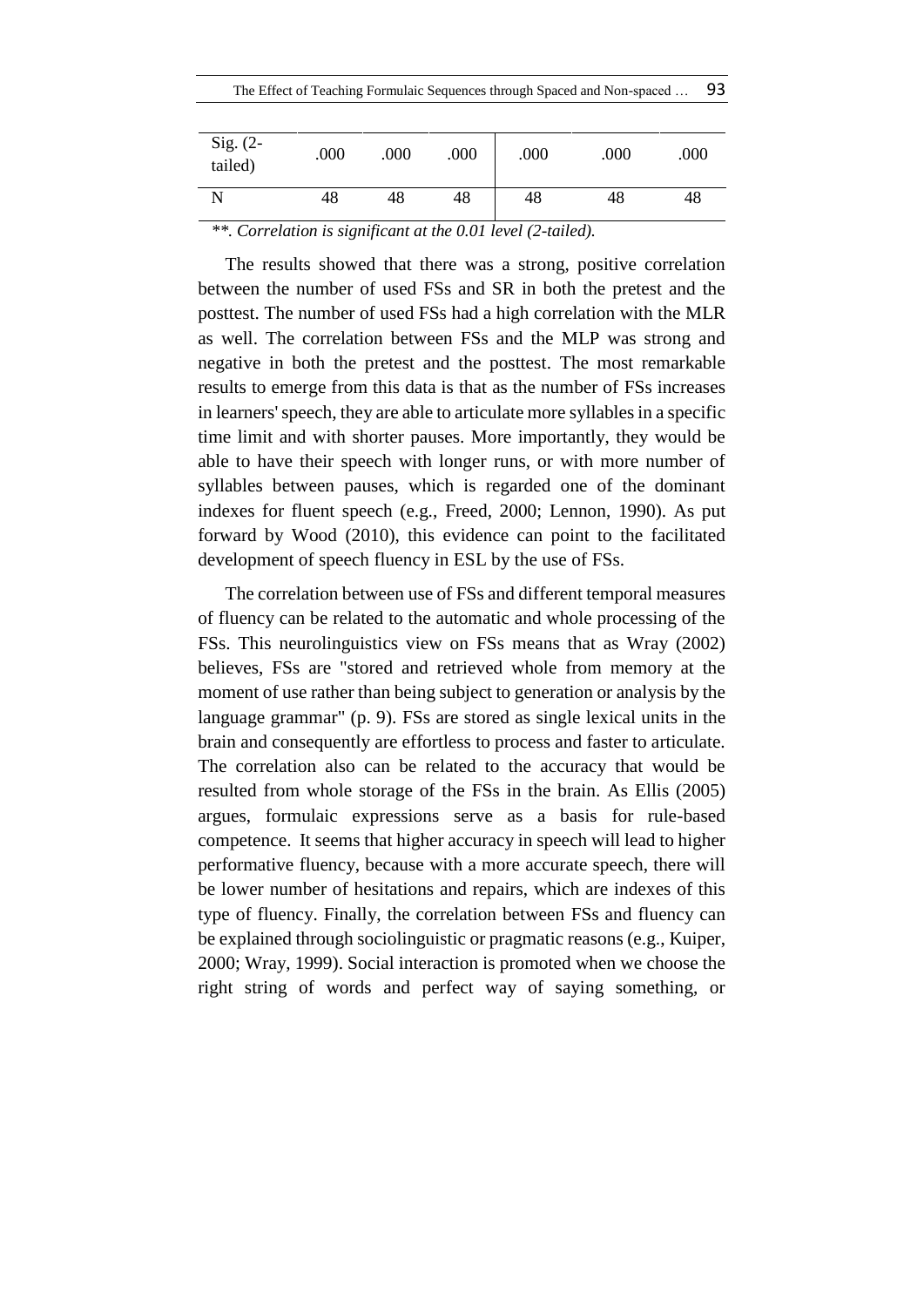idiomaticity, rather than using weird and unusual strings. In fact, in different social occasions people expect to hear and also are supposed to use some prefabricated language that is accepted as perfect way. This prefabricated language can be decoded easier than new strings of words (wood, 2002).

The findings of the present research are partially consistent with those of Guz (2014). In her study, she showed a positive and statistically significant correlation between the number of used FSs and speech rate and between the number of used FSs and mean length of run. However, the findings of the present study do not support Guz's findings about the mean length of pause. Guz found that the relationship between FSs and mean length of pause was not significant, whereas the present research showed a significant and negative correlation between the numbers of used FSs and mean length of pause, meaning that using FSs leads to shorter pauses in speech. This inconsistency can be because of the difference in context and designs of the two studies. Guz studied the nature and strength of the relationship between the use of FSs and fluency in oral production of native speakers of Polish. In the present research focus is on EFL context. Moreover, according to the results of a study by De Jong et al. (2015) a part of pause pattern in L1 speech can be related to the personal speaking style of the learners.

The findings of the present research are also in agreement with Cordier (2013). She investigated the presence, nature, and the role of FSs in advanced learners of French and found a significant correlation between the use of FSs and oral fluency. She stated that FSs led to longer speech runs and reduced pausing time.

## **Research question 2**

The second research question dealt with the differences between the groups taught FSs with spaced retrievals and non-spaced retrievals in terms of three different measures of oral fluency. Multivariate analysis of variance (MANOVA) was used for analyzing data at the .05 level of significance.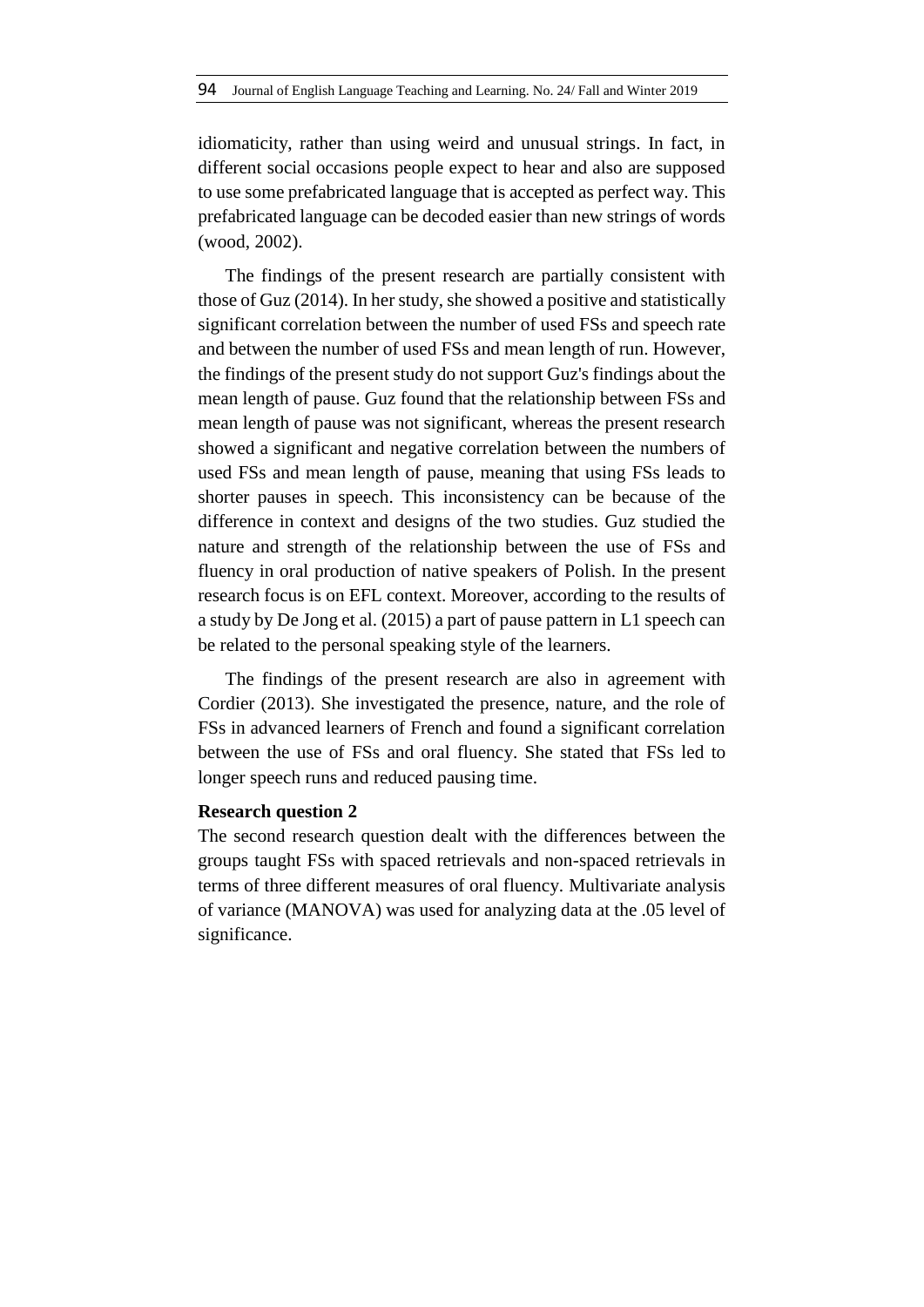An assessment of the normality of data is a prerequisite for MANOVA because normal data is an underlying assumption in parametric testing. Review of the Shapiro-Wilk test for normality, skewness, and kurtosis statistics suggested that normality was a reasonable assumption for all the three groups in the pretest and the posttest (see Table 8).

|                |         |             | pretest  |           |              |      |
|----------------|---------|-------------|----------|-----------|--------------|------|
|                |         | <b>Skew</b> | Kurtosi  |           | Shapiro-Wilk |      |
|                |         | ness        | S        | Statistic | df           | Sig. |
|                | Group A | .22         | $-1.22$  | .93       | 16           | .25  |
| $\mathbf{g}$   | Group B | .03         | $-1.17$  | .93       | 16           | .27  |
|                | Group C | $-.05$      | $-.82$   | .97       | 16           | .89  |
|                | Group A | .56         | $-.77$   | .93       | 16           | .23  |
| MLP            | Group B | .72         | $-.27$   | .91       | 16           | .10  |
|                | Group C | .90         | 1.04     | .94       | 16           | .33  |
|                | Group A | .03         | $-.57$   | .96       | 16           | .68  |
|                | Group B | .32         | $-.57$   | .98       | 16           | .94  |
|                | Group C | .39         | .09      | .98       | 16           | .96  |
|                |         |             | posttest |           |              |      |
|                |         | <b>Skew</b> | Kurtosi  |           | Shapiro-Wilk |      |
|                |         | ness        | S        | Statistic | df           | Sig. |
|                | Group A | $-14$       | $-1.31$  | .933      | 16           | .28  |
| S <sub>R</sub> | Group B | .37         | $-.24$   | .945      | 16           | .42  |
|                | Group C | .03         | $-.75$   | .950      | 16           | .50  |
|                | Group A | .83         | $-.36$   | .907      | 16           | .11  |
|                | Group B | .70         | $-16$    | .942      | 16           | .37  |

**Table 8.** Tests of Normality of the Pretest and the posttest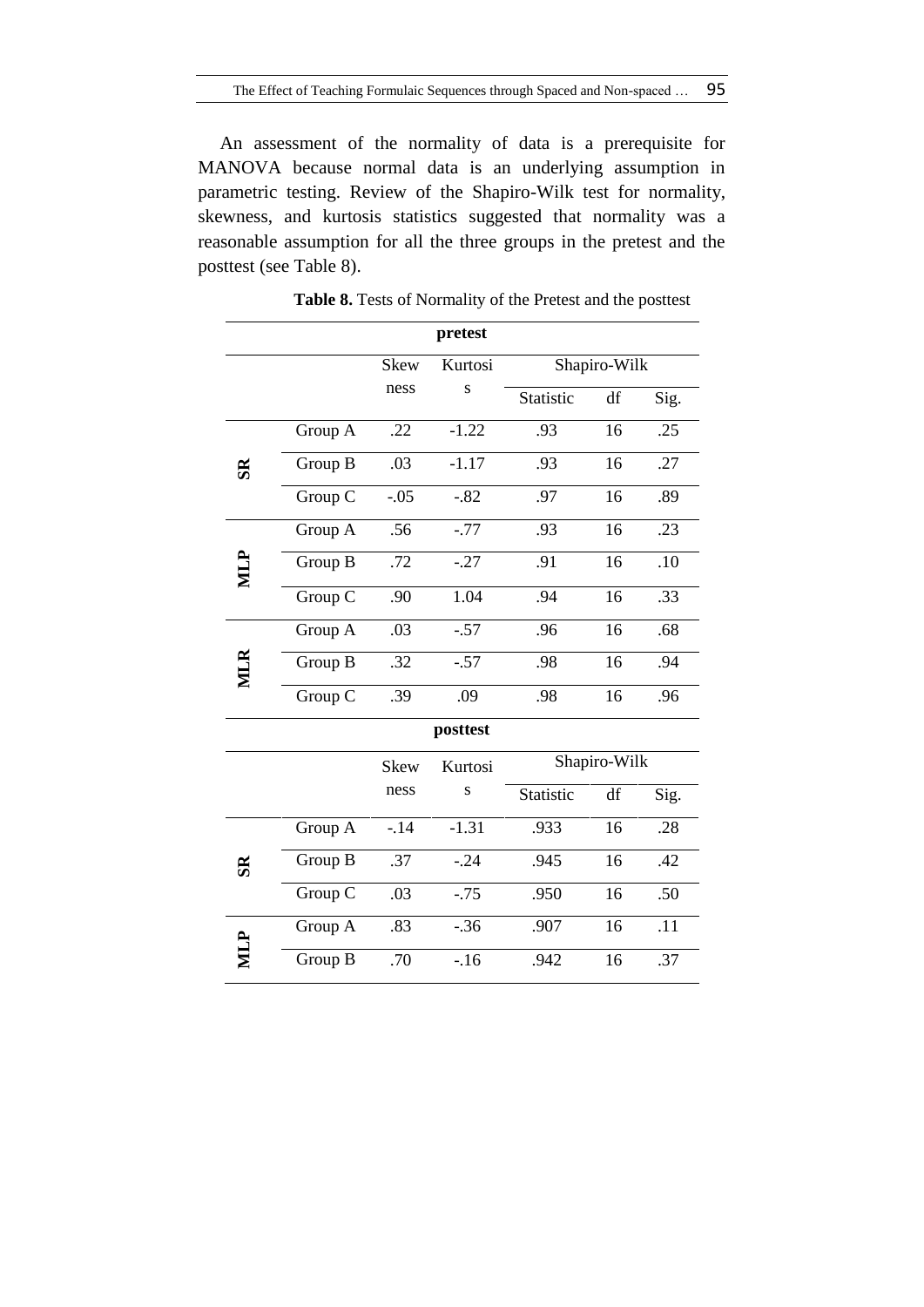| Group C        | .51  | $-.68$  | .941 | 16 | .36 |
|----------------|------|---------|------|----|-----|
| Group A $-.02$ |      | $-1.39$ | .931 | 16 | .26 |
| Group B        | .43  | .29     | .966 | 16 | .77 |
| Group C        | 1.15 | 1.55    | .915 | 16 | .14 |

In the skewness and kurtosis test of normality, the values more than -2 and less than +2 are considered acceptable in order to prove normal distribution (George & Mallery, 2010). In the Shapiro-Wilk test of normality, if the values are not significant in .05 level then the normality assumption is met. As it is shown in the above table both tests approve the normality assumption.

Box's M-test was conducted to examine the equality of the covariance across the three groups in the pretest and the posttest, which is another pre assumption for MANOVA (Brambor, Clark, & Golder, 2005). Table 9 shows that either in the pretest (Box's M (10.21), p(.68)  $>$  (.001)) or in the posttest (Box's M (9.96), p(.70) > (.001)) Box's M was not significant, indicating that there are no significant differences between the covariance matrices.

|         | pretest |         | posttest |
|---------|---------|---------|----------|
| Box's M | 10.21   | Box's M | 9.96     |
| F       | .77     | F       | .75      |
| df1     | 12      | df1     | 12       |
| df2     | 9813.46 | df2     | 9813.46  |
| Sig.    | .68     | Sig.    | .70      |

**Table 9.** Box's M Test of Equality of Covariance

Therefore, the crucial assumption of equality of variances is not violated and MANOVA is an appropriate test to use.

The analysis of multivariate tests showed that there was not a statistically significant difference in the participants' performance in the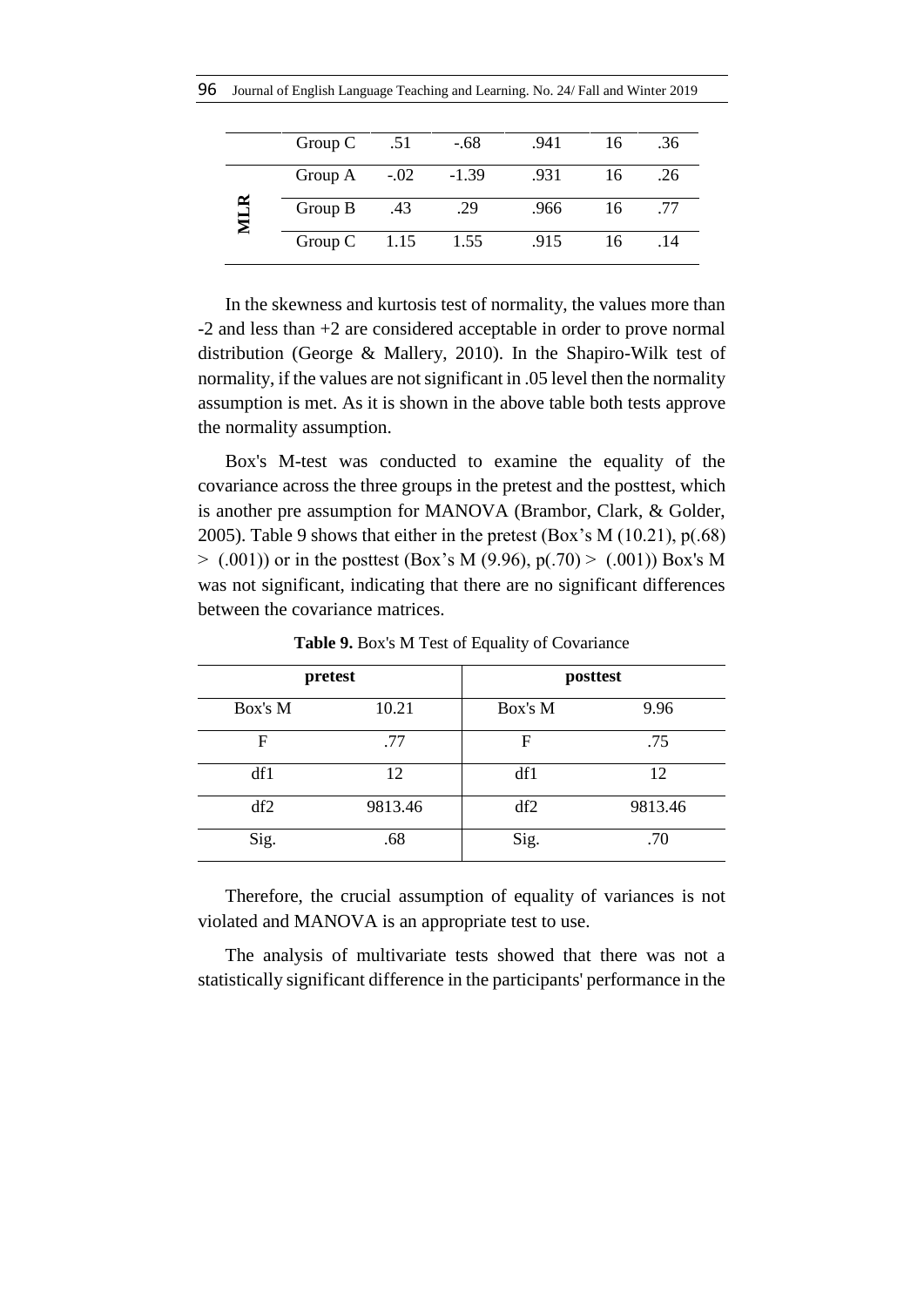pretest, *F* (6, 86) = 1.82, *p* = .1; Wilk's  $\Lambda$  = 0.79, partial  $\eta^2$  = .11. On the contrary, the analysis of multivariate tests showed that there was a statistically significant difference in the participants' performance in the posttest based on the method of learning the FSs,  $F(6, 86) = 5.97$ ,  $p <$ .0005; Wilk's  $\Lambda$  = 0.50, partial  $\eta^2$  = .29.

Analyzing between subject effects showed that, teaching and method of teaching the FSs had a statistically significant effect on MLP  $(F (2, 45) = 5.81; p < .05;$  partial  $\eta^2 = .21$ ) and MLR  $(F (2, 45) = 7.81;$  $p \le 0.005$ ; partial  $\eta^2 = 0.26$ , but not on SR (*F* (2, 45) = 2.76; *p* = 0.07; partial  $\eta^2 = .11$ ).

Tukey's HSD was conducted in order that group multiple comparisons could be made (Table 10). The results showed that mean scores of SR in the posttest were not statistically significantly different between Group A and Group C ( $p = .06$ ), not between Group A and Group B ( $p = .32$ ), and not between Group B and Group C ( $p = .49$ ). Mean scores of MLP in the posttest were statistically significantly different between Group A and Group C (*p* < .05), and Group B and Group C ( $p < .05$ ), but not between Group A and Group B ( $p = .68$ ). Mean scores of MLR in the posttest were statistically significantly different between Group A and Group B (*p* < .05), and Group A and Group C ( $p < .005$ ), but not between Group B and Group C ( $p = .44$ ).

| Depen<br>dent |         | $(J)$ method<br>(I) method |         | Std.<br>Error | Sig. | 95% Confidence<br>Interval |                |
|---------------|---------|----------------------------|---------|---------------|------|----------------------------|----------------|
| Variab<br>les |         |                            | $(I-J)$ |               |      | Lower<br>Bound             | Upper<br>Bound |
|               | Group A | Group B                    | .14     | .11           | .45  | $-1383$                    | .4158          |
|               |         | Group C                    | .27     | .11           | .06  | $-.0083$                   | .5458          |
| <b>SR</b>     |         | Group A                    | $-.14$  | .11           | .45  | $-4158$                    | .1383          |
|               | Group B | Group C                    | .13     | .11           | .50  | $-.1471$                   | .4071          |
|               | Group C | Group A                    | $-.27$  | .11           | .06  | $-.5458$                   | .0083          |

**Table 10.** Tukey HSD of MANOVA in the Posttest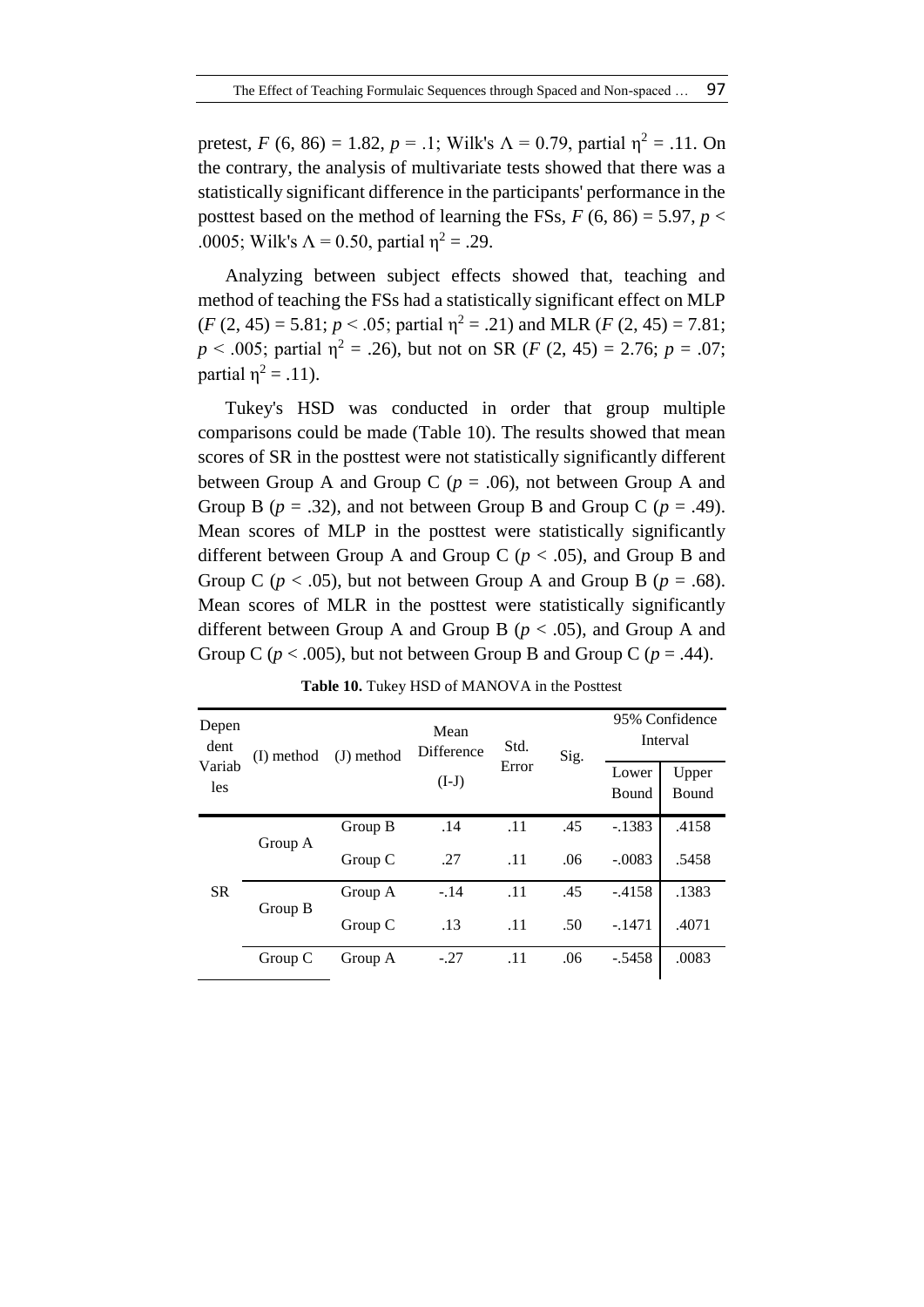|  | 98 Journal of English Language Teaching and Learning. No. 24/ Fall and Winter 2019 |  |  |  |  |  |  |
|--|------------------------------------------------------------------------------------|--|--|--|--|--|--|
|--|------------------------------------------------------------------------------------|--|--|--|--|--|--|

|            |         | Group B | $-.13$   | .11 | .50 | $-.4071$  | .1471     |
|------------|---------|---------|----------|-----|-----|-----------|-----------|
|            | Group A | Group B | $-.12$   | .14 | .68 | $-.4604$  | .2229     |
|            |         | Group C | $-.46*$  | .14 | .01 | $-.8041$  | $-.1209$  |
| MLP        | Group B | Group A | .12      | .14 | .68 | $-.2229$  | .4604     |
|            |         | Group C | $-.34*$  | .14 | .04 | $-.6854$  | $-.0021$  |
|            | Group C | Group A | $.46*$   | .14 | .01 | .1209     | .8041     |
|            |         | Group B | $.34*$   | .14 | .04 | .0021     | .6854     |
|            |         | Group B | $.82*$   | .31 | .03 | .0633     | 1.5667    |
|            | Group A | Group C | $1.20*$  | .31 | .00 | .4483     | 1.9517    |
|            |         | Group A | $-.82*$  | .31 | .03 | $-1.5667$ | $-.0633$  |
| <b>MLR</b> | Group B | Group C | .39      | .31 | .44 | $-.3667$  | 1.1367    |
|            |         | Group A | $-1.20*$ | .31 | .00 | $-1.9517$ | $-0.4483$ |
|            | Group C | Group B | $-.39$   | .31 | .44 | $-1.1367$ | .3667     |

*\*. The mean difference is significant at .05 level.*

The results indicated that explicit instruction of the FSs would lead to better oral fluency. This lends support to the previous findings in the literature such as Bakhshizade, Rahimi, and Rajaei (2015), Lee and Yoon (2014), and Tsou and Huang (2012) who found that explicit instruction of the FSs improved EFL learners' oral fluency. In these three studies the researchers did not calculate temporal measures of oral fluency and indicated only one score according to judges' evaluation. In the present research three temporal measures of fluency were calculated for each group and the results revealed that the improved fluency of the experimental groups (Group A and B) were due to the participants' ability to have shorter pauses, that is lower scores in mean length of pause. De Jong et al. (2009) noted that teaching FSs resulted in longer pauses in the participants' speech. Our results do not corroborate their observation because Group B, which was taught without spaced retrievals, had significantly shorter pauses than Group C. This inconsistency can be explained by the different designs of the two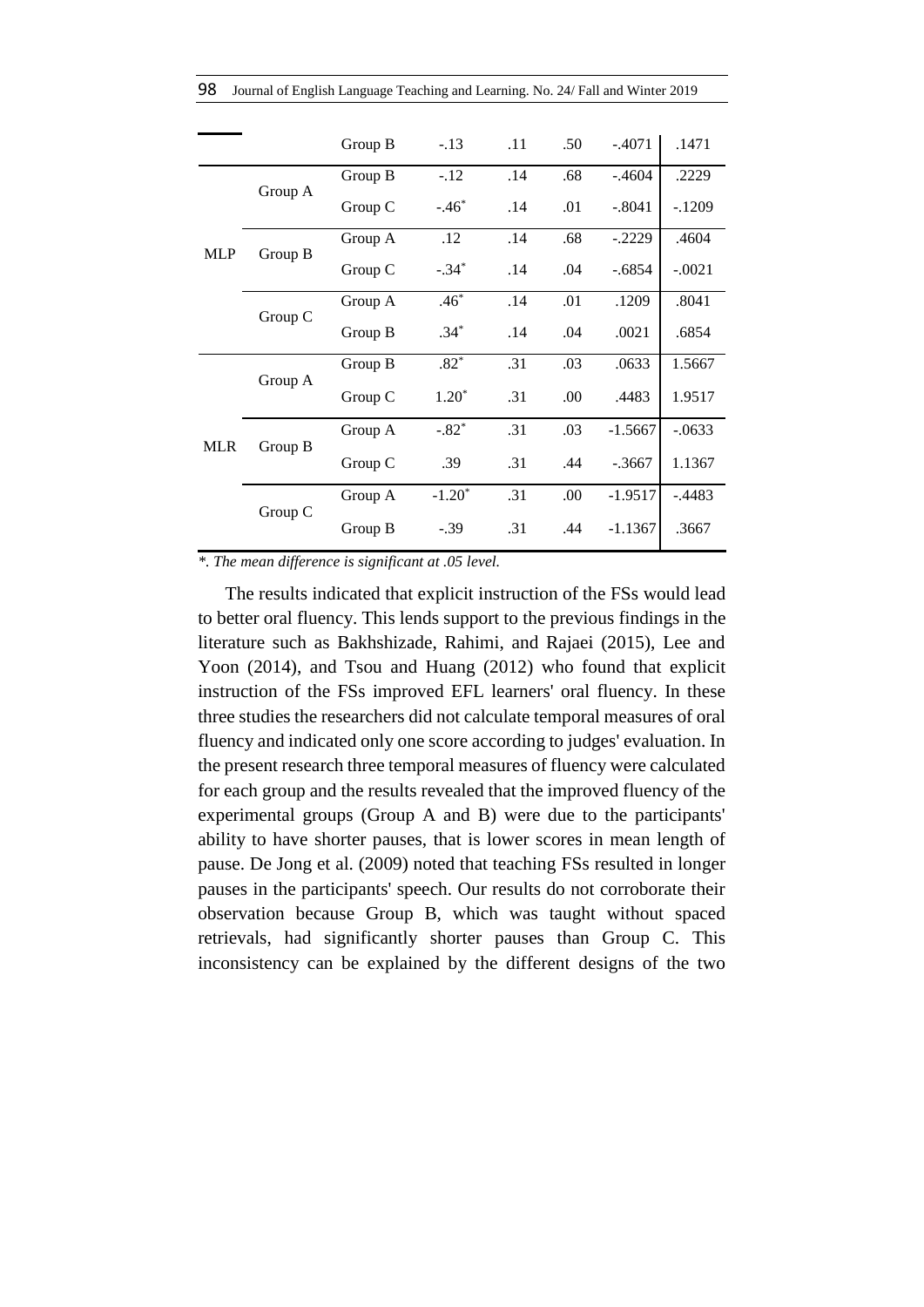studies. De Jong et al. chose only 10 FSs to teach to the participants during only a single 50 minute session.

The main aim of the present study was to investigate the effect of spaced retrieval of the FSs, after explicit instruction, on learners' oral fluency. Measuring MLR of the participants in the posttest showed that group A, which learnt the FSs through spaced retrieval, outperformed both Group B and group C. but there was not a significant difference between the performance of Group B and group C. This means that spaced retrieval of the FSs after explicit instruction will enable the learners to use longer speech runs which is one of the most important indexes of fluent speech. On the other hand, ANOVA measures of the FS use before and after the treatment showed that that there was no significant difference between groups in the pretest  $(F (2, 45) = .39, p=$ .68), whereas in the posttest there was a significant difference between the groups (F  $(2, 45) = 8.76$ ,  $p < .005$ ). As shown in Table 11, further multivariate comparison revealed that Group A used significantly higher number of FSs than the other two groups. There was no significant difference between Group B and C, indicating that without spaced retrieval explicit teaching of the FSs will not result in adding these formulas to the participants' linguistic repertoire.

| (I) Groups (J) Groups |         | Mean<br>Difference   | Std.  | Sig. | 95% Confidence<br>Interval |                       |
|-----------------------|---------|----------------------|-------|------|----------------------------|-----------------------|
|                       |         | $(I-J)$              | Error |      | Lower<br><b>Bound</b>      | Upper<br><b>Bound</b> |
| Group A               | Group B | $4.44*$              | 1.71  | .03  | .30                        | 8.57                  |
|                       | Group C | $7.06*$              | 1.71  | .00  | 2.92                       | 11.20                 |
| Group B               | Group A | $-4.44$ <sup>*</sup> | 1.71  | .03  | $-8.57$                    | $-.30$                |
|                       | Group C | 2.63                 | 1.71  | .28  | $-1.50$                    | 6.76                  |
| Group C               | Group A | $7.06*$              | 1.71  | .00  | $-11.20$                   | $-2.93$               |
|                       | Group B | 2.63                 | 1.71  | .28  | $-6.76$                    | 1.50                  |

**Table 11.** Tukey HSD: Multiple Comparisons of ANOVA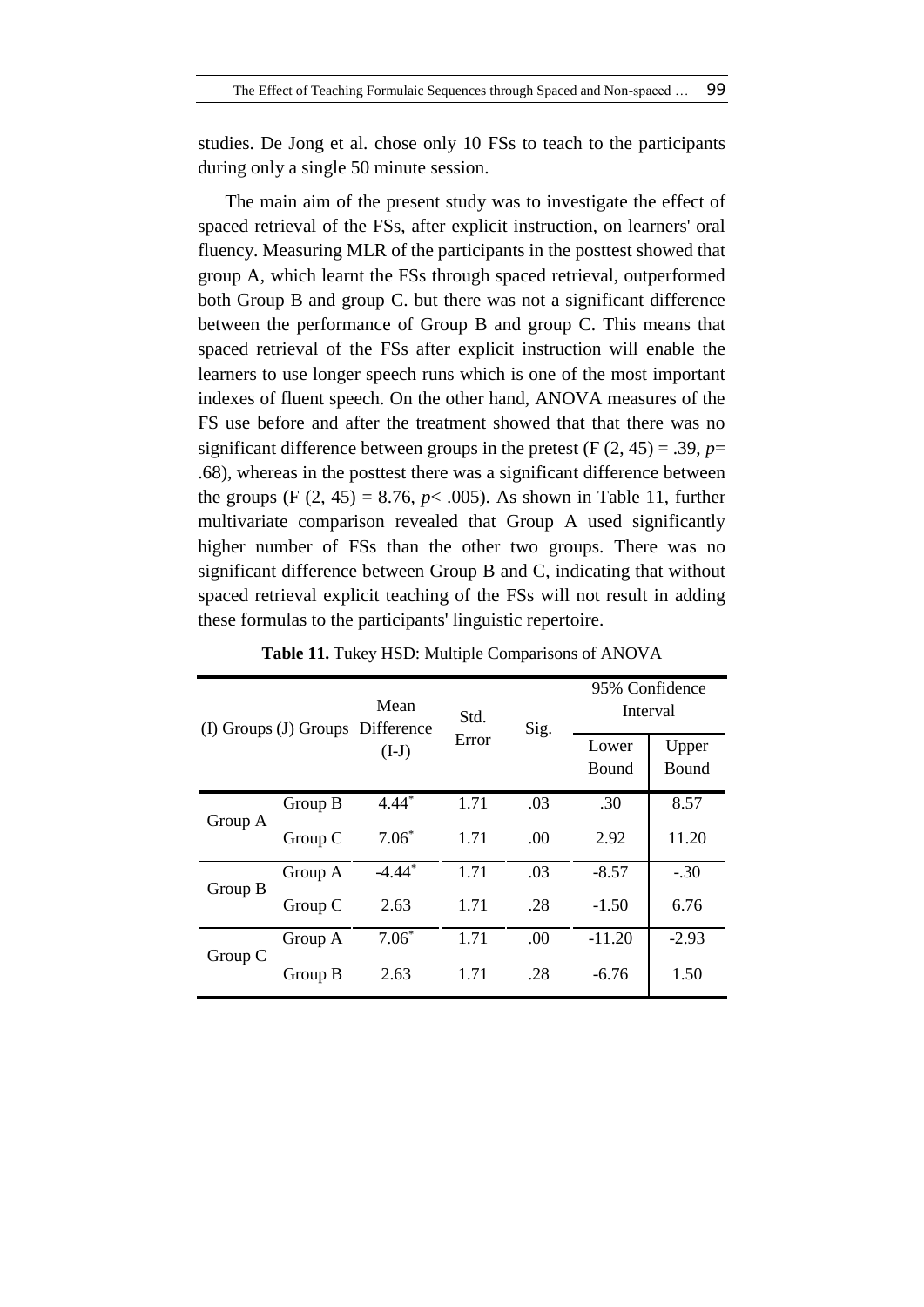#### *\*. The mean difference is significant at 0.05 level.*

These values correlate favorably well with part of the results of DeJong et al. (2009) and Boers et al. (2006) who showed that an increase in the use of FSs led to longer fluent runs. Boers et al (2006) argue that FSs help to increase oral fluency in three ways. First, they help learner to have a native-like production. Second, it increases the mean length of run. And third, using FSs results in higher accuracy.

Due to the holistic and automatic processing of FSs, initially it was thought that Group A would outperform the other groups in speech rate as well. However, measuring speech rate of the participants in the posttest showed that even after the treatment there were not a significant difference between the groups. This showed that teaching FSs with or without spaced retrievals has no effect on this measure of fluency. This can be psychologically explained with a view on personal style of the learners (e.g., De Jong et al., 2015; Loewen & Sato, 2017; Segalowitz, 2010). Segalowitz (2010) believes that speech rate, as a measure of oral fluency, is mostly a "characteristic of the way individuals speak in general and not just characteristic of their L2 speech" (p. 35).

### **Research question 3**

The third research question dealt with the extent to which the participants in the experimental groups were able to use the learnt FSs in their speech in the posttest. Different tasks and methods that are used over the literature for teaching FSs can stand on a continuum of *conscious raising* versus *unconscious*, *explicit* versus *implicit*, and *analyzed* versus *holistic* instruction. Whatever the method of teaching is, it should result in ability to use the FSs actively. This means, learners should be able to add the formulas to their linguistic repertoire or long term memory in order to use them actively in the context of situation. In the present study, an explicit and holistic instruction along with further spaced or non-spaced retrievals was conducted to find out an effective way of teaching the FSs. The results of the ANOVA measures of the number of FS use revealed that in the pretest, like fluency measures, there was not a significant difference between the control and the experimental groups. Group A significantly outperformed the other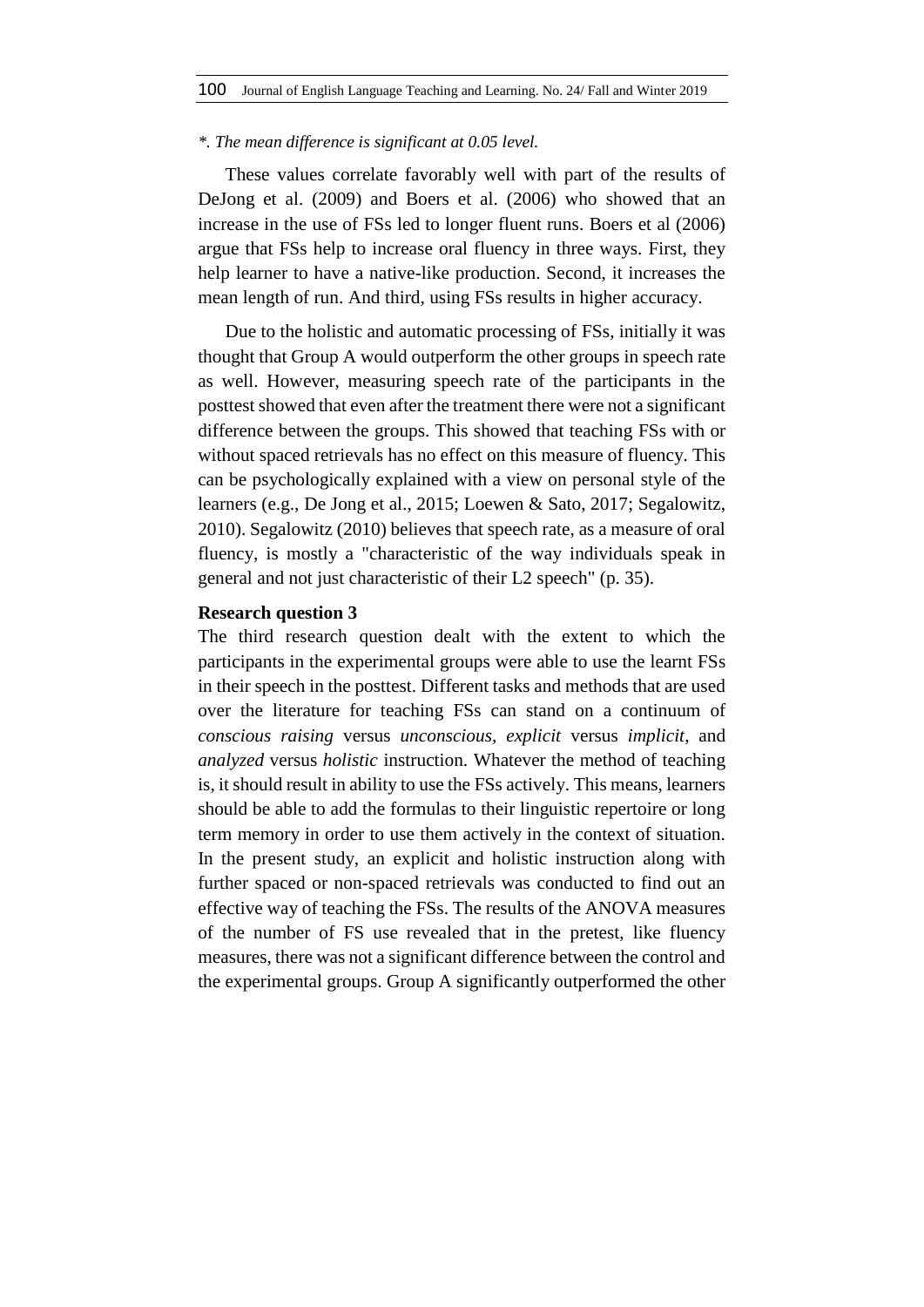groups. There was not a significant difference between Group B and Group C in the number of FS use, meaning that explicit instruction of FSs without spaced retrieval will not result in expected improvement of the participants in FS use. To find out to what extent the participants could use the taught FSs actively, the used FSs were analyzed and the percent of the formulas which were in the taught list were determined (see Table 12).

|         | Mean number<br>of FSs in the<br>pretest<br>(in 2 mins of<br>speech) | Percent of<br>the FS <sub>s</sub><br>which are in<br>the list | Mean number of<br><b>FSs</b> in the<br>posttest<br>(in 2 mins of<br>speech) | Percent of the<br>FS <sub>s</sub> which are<br>in the list |
|---------|---------------------------------------------------------------------|---------------------------------------------------------------|-----------------------------------------------------------------------------|------------------------------------------------------------|
| Group A | 15.56                                                               | 13.2 %                                                        | 24.44                                                                       | 41.63 %                                                    |
| Group B | 14.81                                                               | 15.11 %                                                       | 20.00                                                                       | 19.9 %                                                     |
| Group C | 14.44                                                               | 12.23 %                                                       | 17.38                                                                       | 14.83%                                                     |

**Table 12.** Number and Percent of FSU in the Pretest and the Posttest

The results showed that Group B which learnt the FSs without spaced retrieval could not actively use the formulas in their speech. This concurs well with De Jong et al. (2009) who found that explicit instruction of FSs did not result in active use of them in the participants' speech. De Jong et al stated that the taught FSs in their study were probably not stored as chunks and retrieval was not automatized. The results of the present study indicate that if explicit instruction of the formulas be followed with spaced productive retrievals, the participants will be able to add these formulas to their linguistic repertoire and can use them actively in context of situation.

To sum up, it can be concluded that spaced retrieval of the FSs helps learners to be fluent speakers in two ways. First, just like explicit instruction without spaced retrieval it can decrease pause duration in the participants' speech. Lower score in MLP, which is one of the utterance or performative fluency measures, helps the speech to seem more fluent. Second, contrary to non-spaced retrieval, spaced retrieval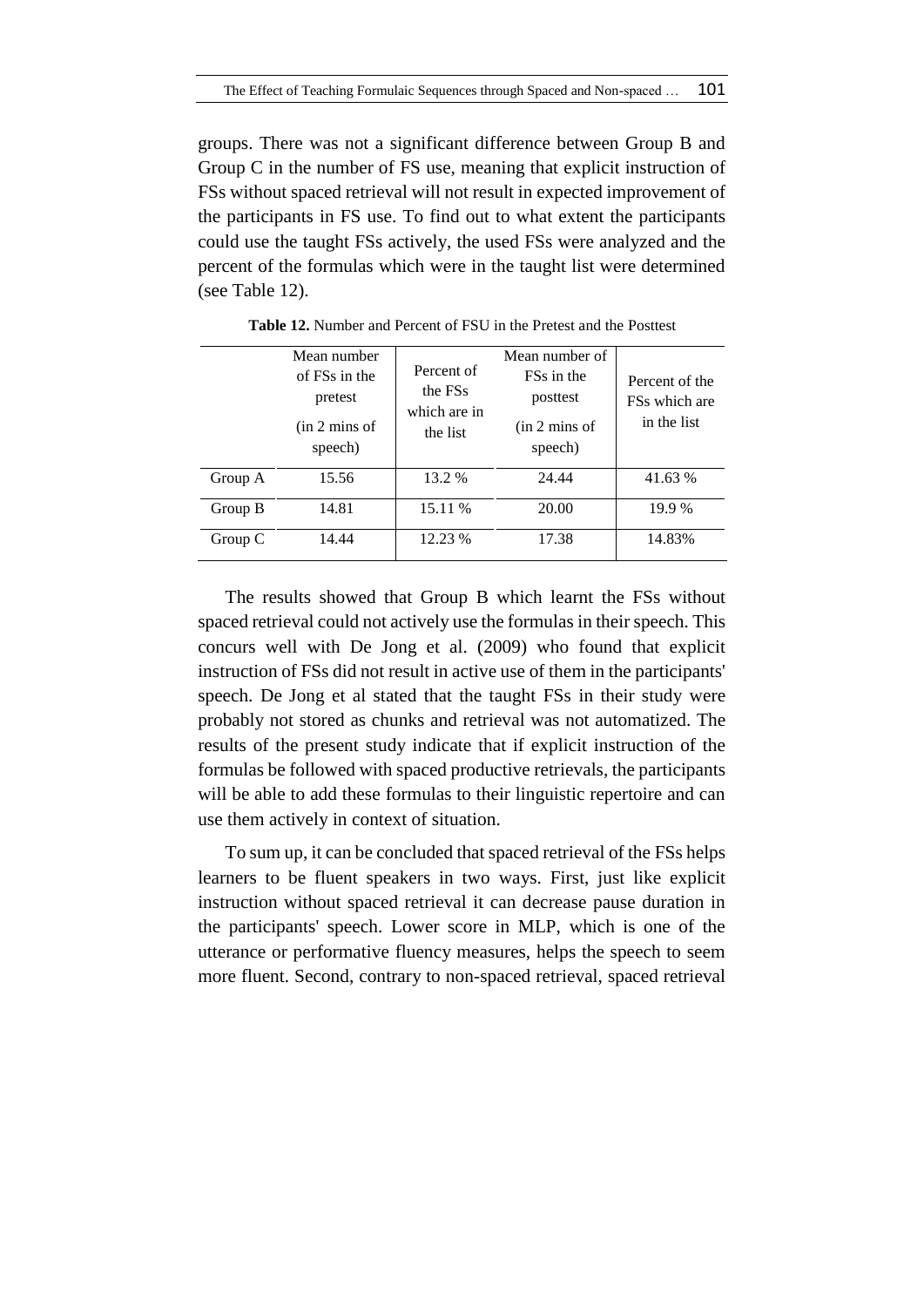helps learners to add the formulas to their linguistic repertoire and consequently will enable the learners to articulate longer runs in their speech. In fact, productive retrieving of the FSs helps the FSs to be real formulas for non-native learners. Corpus analysis shows a high frequency for the FSs in native context, but for non-native context spaced repetition of such formulas helps the learners to store and retrieve the formulas whole from memory.

### **Conclusion**

The main aim of the present study was to investigate the effect of using or not using spaced productive retrieval of a set of 140 FSs that were taught explicitly to the participants. Although the positive effect of FSs on oral fluency is approved theoretically over the literature, the empirical relationship between the FS use and different temporal measures of oral fluency is not investigated widely. Therefore, in the present study this relationship was also investigated. Finally the participants' ability to use the FSs before and after the treatment were studied. The evidence from this study points towards the idea that the use of FSs in speech leads to higher speed, shorter pauses, and longer runs. This is explained over the literature by holistic and automatic processing of FSs. In counting the FSs it is of outmost importance to consider the 'within the same run' rule. String of words that are considered as FSs out of context, cannot be counted as formulaic if they are uttered in more than one run. For example the FS "*I think so*" should not be considered as a FS if is uttered like "*I* [pause] *think* [pause] *so*". This study has highlighted that teaching the FSs with or without spaced retrievals has no significant effect on the participants' speech rate. Speech rate develops with proficiency level and is mostly a general style of individuals rather than a characteristic of their L2 speech (e.g., De Jong et al., 2015; Loewen & Sato, 2017; Segalowitz, 2010). The present study demonstrated that explicit and holistic teaching of the FSs, whether with or without spaced retrievals, helps the participants to have shorter pauses which is an indicator of fluent speech. The results showed that considerable progress has been made with regard to length of speech runs in the group which learned the FSs through spaced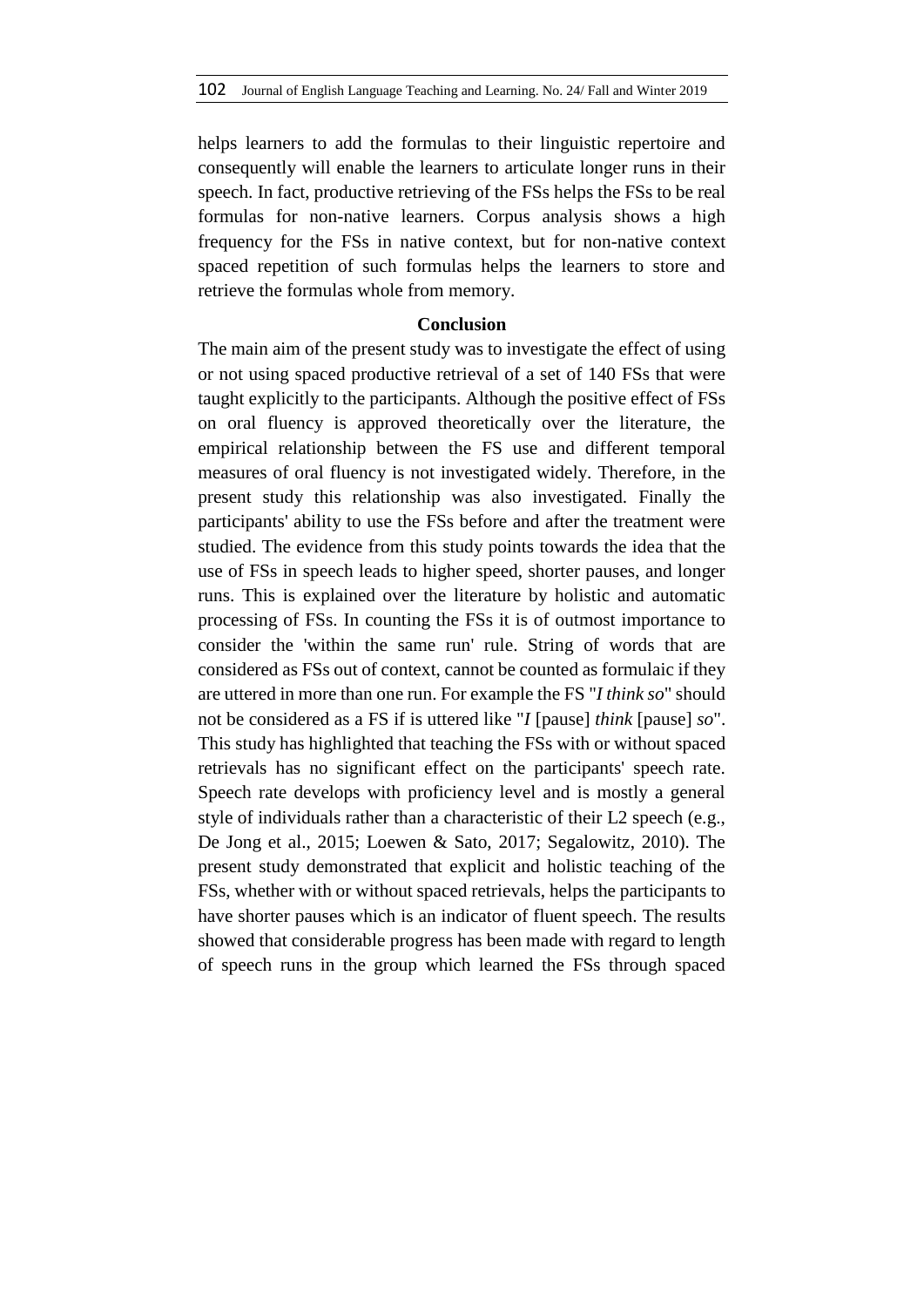retrievals. This important indicator of oral fluency was the fundamental difference between this group and the other two groups including group which learned the formulas without spaced retrievals and the control group. Taken together, these findings suggest an essential role for spaced retrieval of the FSs in having a fluent speech because the length of run is regarded as an important index of fluent speech over the literature (e.g., Freed, 2000; Lennon, 1990). The results indicated that spaced productive retrieval of the FSs after their explicit and holistic teaching, helped the learners to add the formulas to their long term memory so that they could use more than 40 percent of the formulas in their speech which, in its turn, led to longer mean length of runs. In fact, active use of the taught FSs will happen if the instruction is followed by spaced productive retrieval and merely explicit teaching of formulas is useless in adding the formulas to the participants' linguistic repertoire.

The present study provides an encouragement for a new way to teach FSs. The strength of our contribution lies in the participants' ability to add the FSs to their linguistic repertoire and to use the formulas actively after the treatment. These findings add to a growing body of literature on the effect of FS use on oral fluency and the effect of spaced retrieval on active use of the learnt FSs.

The present research can serve as a base for future studies on the following areas. First, a vital issue for future research is to analyze L1 speech samples of the same participants and to evaluate different fluency measures in these samples in order to find out which measures of fluency in L1 has any correlation with fluency in L2. In this study it was found that the participants' speech rate was independent of teaching methods and was growing with a similar pattern in all groups even after the treatment. Some researchers approve this and relate the speech rate to personal characteristics style of the learners. Comparing speech rate in L1 and L2 would reveal interesting results. Second, an important question to resolve for future studies is the effect of spaced retrieval of FSs on perceived fluency rather than performative fluency. To do so, it is needed to use some experts as judges to evaluate the speech samples.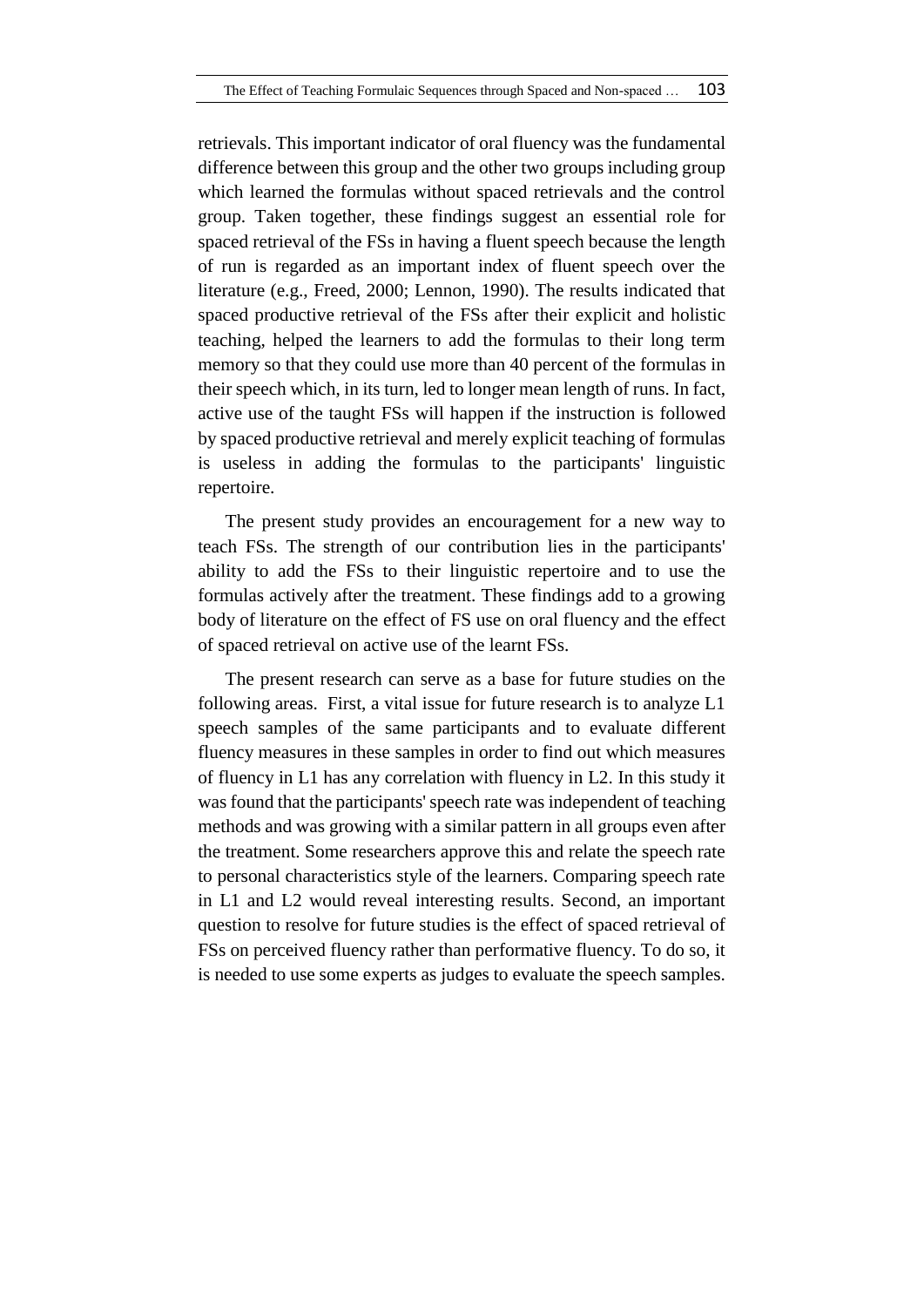There is a possibility that dissimilar evaluations would have arisen if the focus had been on perceived fluency. Third, on a wider level, qualitative analysis is also needed to investigate how the way the participants use the FSs changes. In fact, qualitative analysis would reveal interesting and worthwhile information about the effect of teaching FSs with spaced retrievals. Fourth, another suggestion is putting under test the effect of all four retrieval directions on adding FSs to long term memory. Four different retrieval directions has been presented in the literature. The present study has investigated the effect of only one retrieval direction (productive retrieval or productive recall). Consequently, more experiments will be needed to verify the effect of three other retrieval directions (receptive recall, receptive recognition, and productive recognition). And finally, it is suggested to conduct different studies by changing different features of the design of the present study. For example, trying other teaching methods for teaching the FSs rather than explicit and holistic method, teaching different lists of FSs, and to study the effect of gender and proficiency level by examining different participants.

The findings of the present research have considerable pedagogical implications. Native speakers acquire their L1 FSs slowly over time and more importantly with a good amount of repetitions. However, L2 learners need to master thousands of items in a much shorter time span, with much less input and encounters to the formulas. The result of the present study can move EFL teachers to use spaced retrievals not only in their lesson plans but directly in the classroom, so that the learners get provided with acceptable numbers of repetitions of the FSs. To achieve this, teachers need to get aware of the nature of the FSs. In spite of growing interest and awareness of FSs among researchers, there has been little effort to practically utilize them in language teaching classes (wood, 2010). Seeing that spaced productive retrievals of the FSs in this study was designed for delivery in the classroom, the approach adopted in the present study has plausible and potential benefits in the classroom. Teachers can use the spacing pattern given in this study to help their students to retrieve the target FSs in order to improve their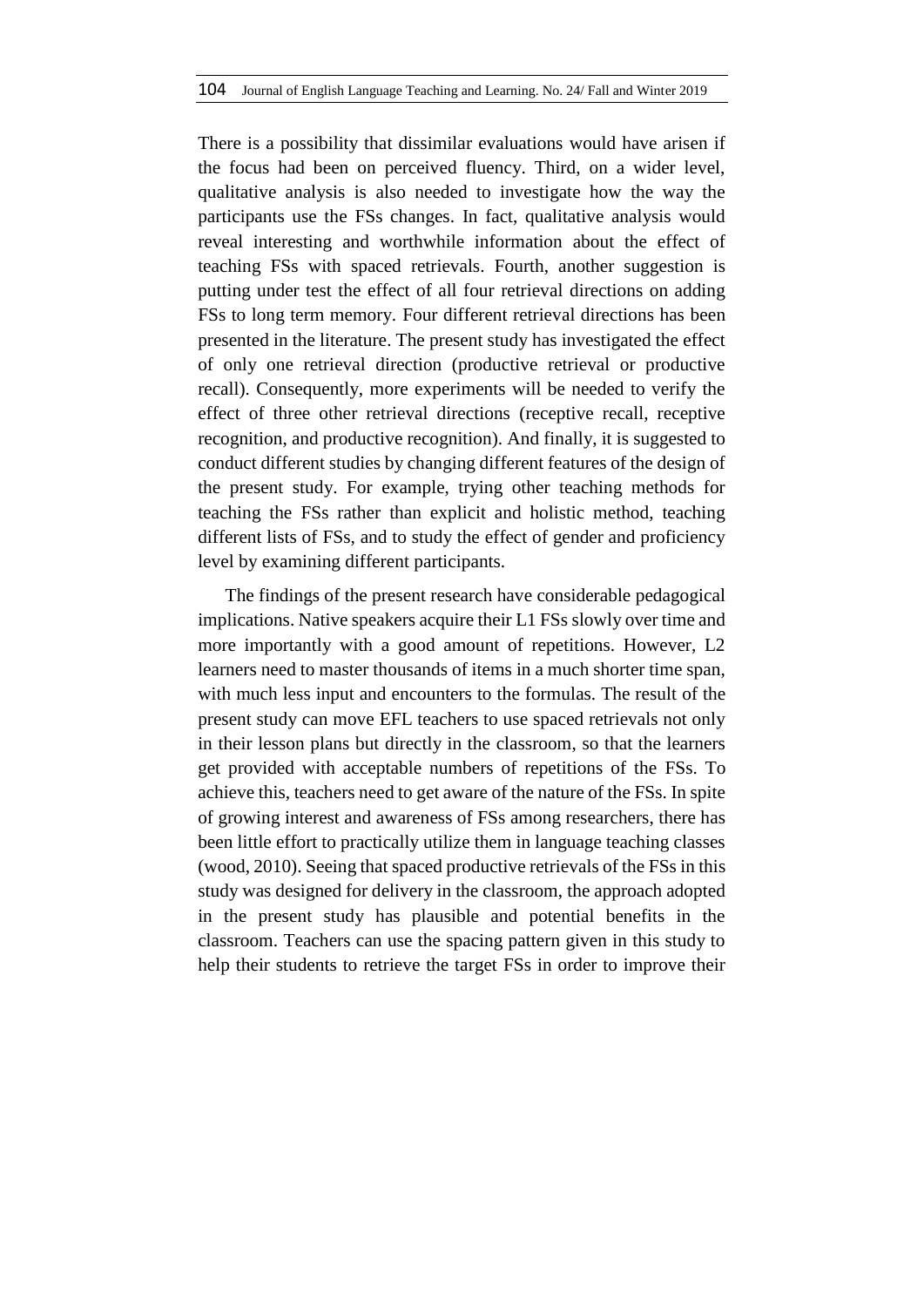ability to actively use the formulas. The present research suggests that educational policy makers should encourage curriculum developers to design and import proper spaced productive retrievals tasks in the textbooks. The present findings have important implications for solving students' problems in speaking second language. The ability to use FSs enhances students' performance in oral fluency in different measures of speech rate, mean length of pause, and mean length of run. Therefore, the significance of FSs in language teaching and learning should not be neglected.

It is plausible that a number of limitations might have influenced the results obtained. Sample size is one of the main limitations in the present study. There were 16 students in each group. Adding the number of the participants in each group can give more reliable results and can reduce the selection threat that affects the results due to the use of non-random sampling method which is a source of contamination in this study. Another source of error is evaluation of only one kind of fluency. Given that the focus of the present study was on performative fluency there is a possibility that dissimilar evaluations would have arisen if the focus had been on perceived fluency.

#### **References**

- Abbott, E. E. (1909). On the analysis of the factor of recall in the learning process. *The Psychological Review: Monograph Supplements*, *11*(1), 159- 177**.**
- Abdolrezapour, P. (2017). Improving learners' oral fluency through computer-mediated emotional intelligence activities. *ReCALL*, *29*(1), 80- 98.
- Ary, D., Jacobs, L., & Sorensen, C. (2010). *Introduction to research in education*. Boston: Cengage Learning.
- Baddeley, A. D. (1997). *Human memory: Theory and practice*. Hove: Psychology Press.
- Bakhshizadeh, Y., Rahimi, D. M., & Rajaei, M. (2015). The effect of explicit instruction of formulaic sequences on oral proficiency improvement of young Iranian EFL students. *International Journal of Foreign Language Teaching and Research*, *3*(10), 44-52.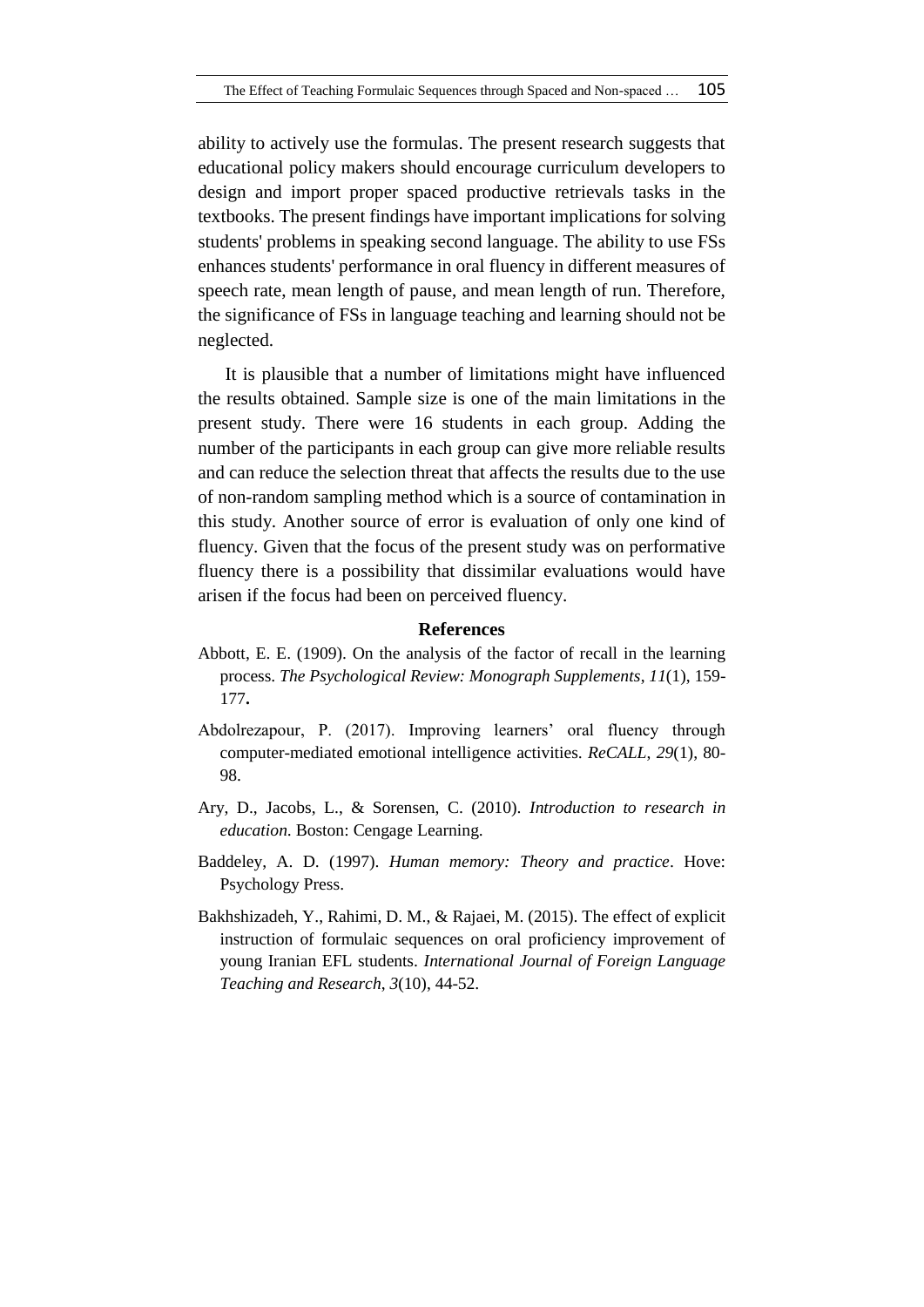- Bjork, R. A. (1994). Memory and metamemory considerations in the training of human beings. In J. Metcalfe, A. Shimamura (Eds.), *Metacognition: Knowing about knowing* (pp. 185–205). Cambridge: MIT Press.
- Boers, F., Demecheleer, M., Coxhead, A., & Webb, S. (2014). Gauging the effects of exercises on verb–noun collocations. *Language Teaching Research*, *18*(1), 54-74.
- Boers, F., Eyckmans, J., Kappel, J., Stengers, H., & Demecheleer, M. (2006). Formulaic sequences and perceived oral proficiency: Putting a lexical approach to the test. *Language Teaching Research*, *10*(3), 245-261.
- Bosker, H. R., Pinget, A. F., Quené, H., Sanders, T., & De Jong, N. H. (2012). What makes speech sound fluent? The contributions of pauses, speed and repairs. *Language Testing*, *30*(2), 159-175.
- Buhr, A. P., Scofield, J., Eyer, J. C., & Walden, T. A. (2017). Cued selfawareness and speech fluency. *Speech, Language and Hearing*, *20*(4), 187- 195.
- Carpenter, S. K., & DeLosh, E. L. (2005). Application of the testing and spacing effects to name learning. *Applied Cognitive Psychology*, *19*(5), 619-636.
- Clare, L., & Jones, R. S. (2008). Errorless learning in the rehabilitation of memory impairment: a critical review. *Neuropsychology Review*, *18*(1), 1- 23.
- Cordier, C. (2013). *The presence, nature and role of formulaic sequences in English advanced learners of French: a longitudinal study*. (Doctoral dissertation, Newcastle University, UK). Retrieved from <https://theses.ncl.ac.uk/dspace/handle/10443/2265>
- De Jong, N. H., Groenhout, R., Schoonen, R., & Hulstijn, J. H. (2015). Second language fluency: Speaking style or proficiency? Correcting measures of second language fluency for first language behavior. *Applied Psycholinguistics*, *36*(02), 223-243.
- De Jong, N. H., Steinel, M. P., Florijn, A., Schoonen, R., & Hulstijn, J. H. (2012). The effect of task complexity on functional adequacy, fluency and lexical diversity in speaking performances of native and non-native speakers. In A. Housen, F. Kuiken, & I. Vedder. (Eds.), *Dimensions of L2*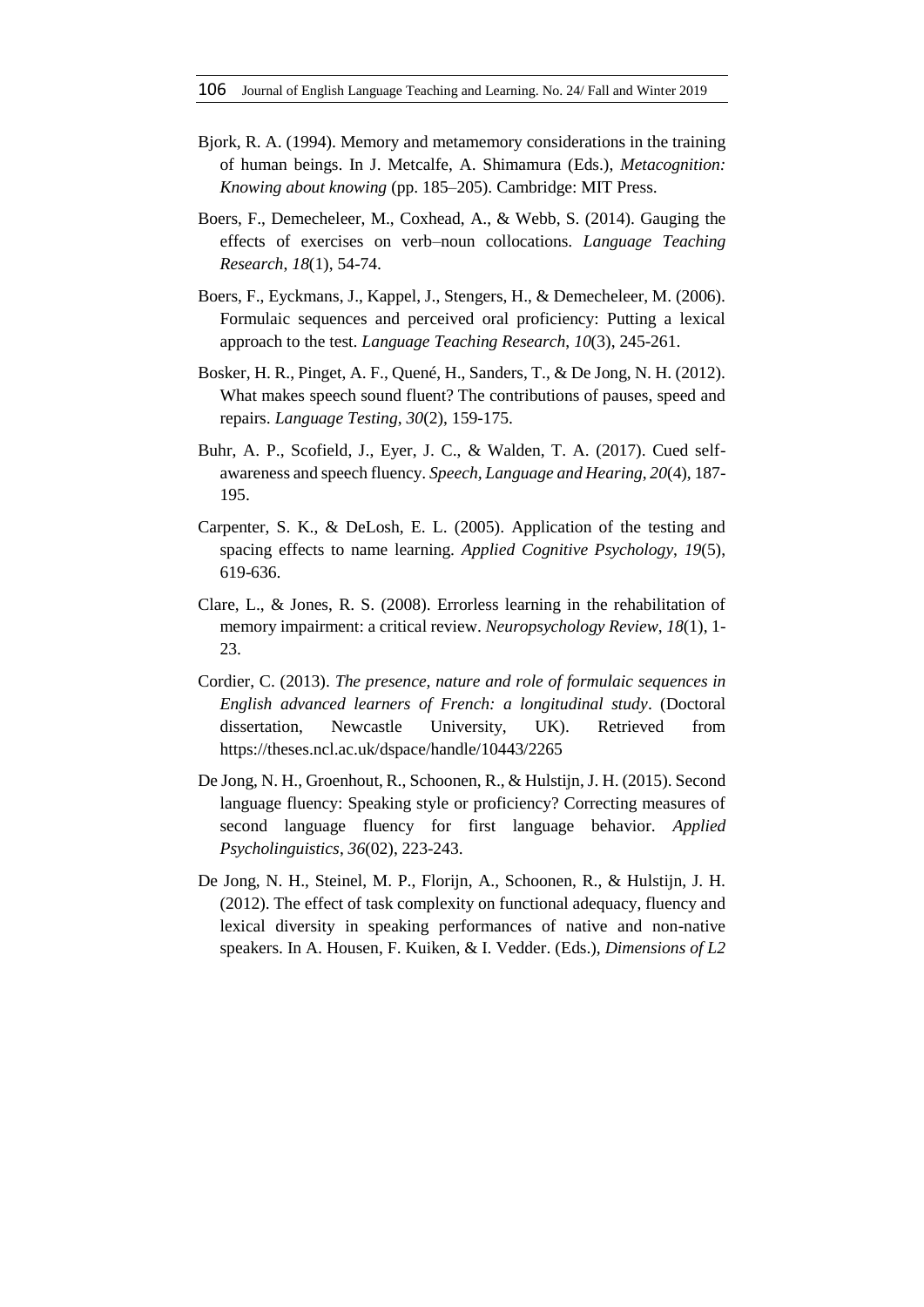*performance and proficiency: complexity, accuracy and fluency in SLA* (pp. 121-142). Amsterdam: John Benjamins Publishing.

- De Jong, N., Halderman, L., & Ross, M. (March, 2009). *The effect of formulaic sequences training on fluency development in an ESL classroom*. Paper presented at the American Association for Applied Linguistics conference, Denver, CO.
- Derwing, T. M. (2017). L2 Fluency Development. In S. Leowen., & M. Sato (Eds.), *The Routledge handbook of instructed second language acquisition* (pp. 246-259). London: Taylor & Francis.
- Di Silvio, F., Diao, W., & Donovan, A. (2016). The development of L2 fluency during study abroad: A cross‐language study. *The Modern Language Journal*, *100*(3), 610-624.
- Ellis, N. C. (1998). Emergentism, connectionism and language learning. *Language Learning*, *48*(4), 631-664.
- Ellis, R. (2005). Principles of instructed language learning. *System*, *33*(2), 209-224.
- Fowler, W. S., & Coe, N. (1976). *Nelson proficiency tests*. London: Butler &Tanner Ltd.
- Freed, B. (2000). Is fluency, like beauty, in the eyes (and ears) of the beholder. In H. Riggenbach (Ed.), *Perspectives on fluency* (pp. 243-265). Michigan: University of Michigan Press.
- Gamage, J., Mathew, T., & Weerahandi, S. (2004). Generalized p-values and generalized confidence regions for the multivariate Behrens–Fisher problem and MANOVA. *Journal of Multivariate Analysis*, *88*(1), 177-189
- Gani, S. A., Fajrina, D., & Hanifa, R. (2015). Students' learning strategies for developing speaking ability. *Studies in English Language and Education*, *2*(1), 17-30.
- Ghonsooly, B., & Hosienpour, A. (2009). The effect of concept mapping on EFL speaking fluency. *Iranian Journal of Applied Linguistics, 12*(1), 1-28.
- Goldstein, E. B. (2014). *Cognitive psychology: Connecting mind, research and everyday experience*. Canada: Nelson Education.
- Guz, E. (2014). Formulaic sequences as fluency devices in the oral production of native speakers of Polish. *Research in Language*, *12*(2), 113-129.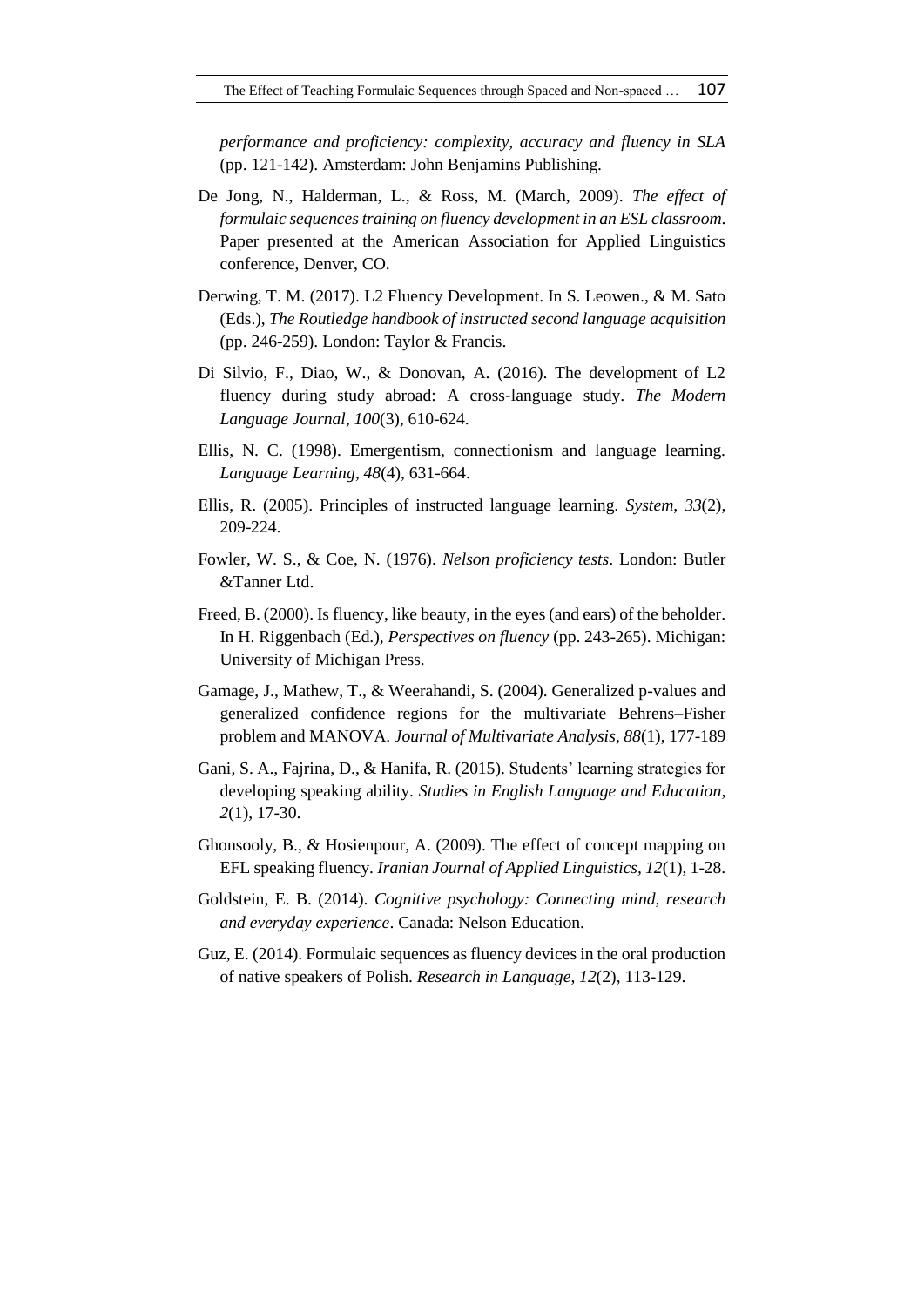- Kahng, J. (2014). Exploring utterance and cognitive fluency of L1 and L2 English speakers: Temporal measures and stimulated recall. *Language Learning*, *64*(4), 809-854.
- Kang, S. H. (2016). Spaced repetition promotes efficient and effective learning: policy implications for instruction. *Policy Insights from the Behavioral and Brain Sciences*, *3*(1), 12-19.
- Kuiper, K. (2000). On the linguistic properties of formulaic speech. *Oral Tradition*, *15*(2), 279-305.
- Lahmann, C., Steinkrauss, R., & Schmid, M. S. (2017). Speed, breakdown, and repair: An investigation of fluency in long-term second-language speakers of English. *International Journal of Bilingualism*, *21*(2), 228-242.
- Lee, E. J., & Yoon, H. (2014). The Effect of Formulaic Language Learning on Korean Middle School Students' English Speaking Fluency. *Korean Journal of Applied Linguistics*, *30*(1), 139-159.
- Lennon, P. (1990). Investigating fluency in EFL: A quantitative approach. *Language Learning, 40*(3), 387– 417.
- Loewen, S., & Sato, M. (Eds.). (2017). *The Routledge Handbook of Instructed Second Language Acquisition*. London: Taylor & Francis.
- Lotfolahi, A. R., & Salehi, H. (2017). Spacing effects in vocabulary learning: Young EFL learners in focus. *Cogent Education*, *4*(1), 1-10.
- Michel, M. (2017). Complexity, accuracy, and fluency in L2 production. In S. Leowen., & M. Sato (Eds.), *The Routledge handbook of instructed second language acquisition* (pp. 50-68). London: Taylor & Francis.
- Nakata, T. (2016). Effects of retrieval formats on second language vocabulary learning. *International Review of Applied Linguistics in Language Teaching*, *54*(3), 257-289.
- Nattinger, J. R., & DeCarrico, J. S. (1992). *Lexical phrases and language teaching*. Oxford: Oxford University Press.
- Richards, J. C. (2008). *Teaching listening and speaking*. Cambridge: Cambridge University Press.
- Russell, P. (1979). *The brain book*. London: Routledge and Kegan Paul.
- Schmitt, N. (Ed.). (2004). *Formulaic sequences: Acquisition, processing, and use*. Amsterdam: John Benjamins Publishing.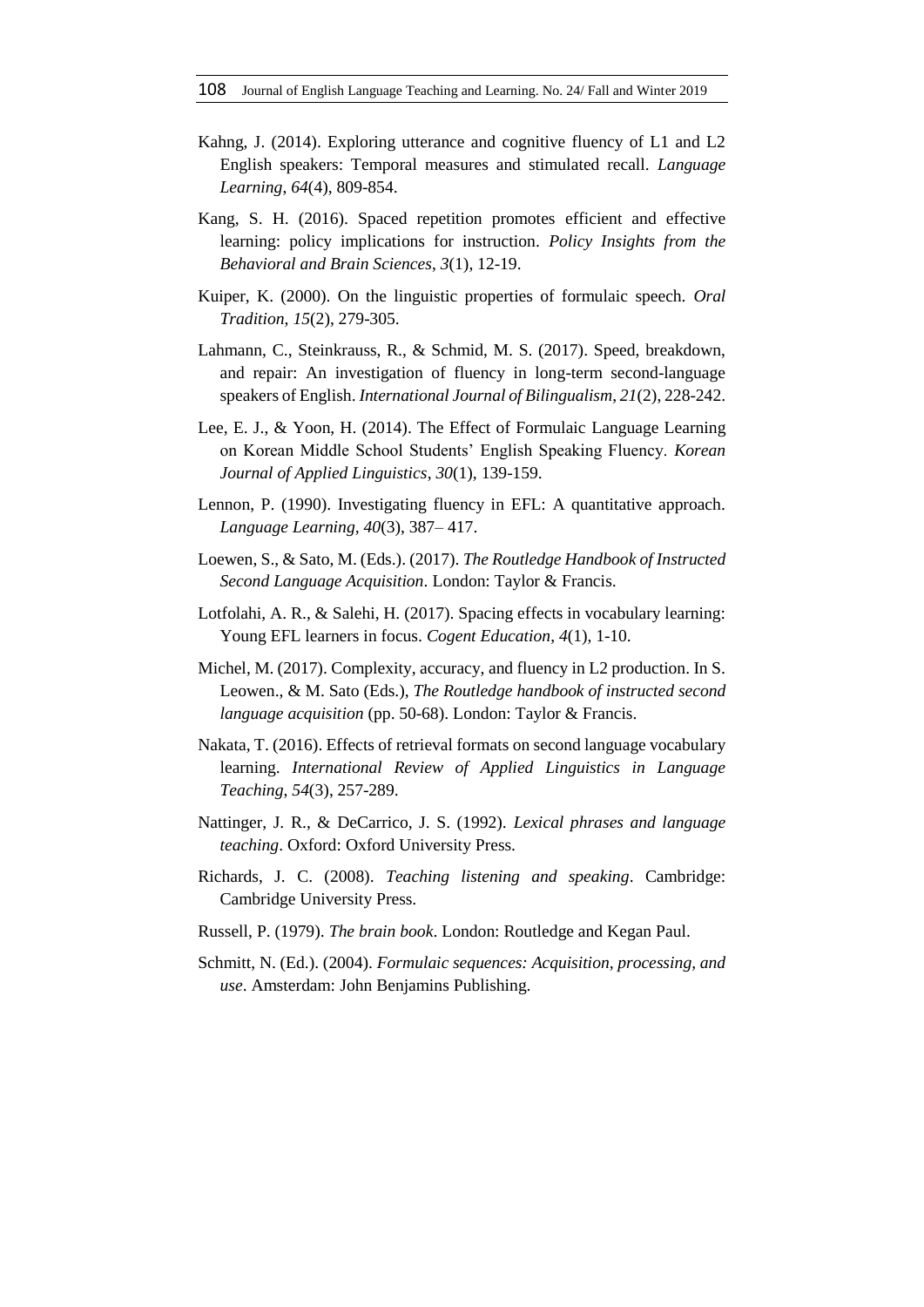- Segalowitz, N. (2010). *Cognitive bases of second language fluency*. London: Routledge.
- Segalowitz, N., & Freed, B. F. (2004). Context, contact, and cognition in oral fluency acquisition: Learning Spanish in at home and study abroad contexts. *Studies in second language acquisition*, *26*(02), 173-199.
- Simpson-Vlach, R., & Ellis, N. C. (2010). An academic formulas list: New methods in phraseology research. *Applied Linguistics*, *31*(4), 487-512.
- Sinclair, J. (1991). *Corpus, concordance, collocation*. Oxford: Oxford University Press.
- Thorndike, E. L. (1912). *Education, a first book*. London: Macmillan Company.
- Tsou, W. L., & Huang, Y. H. (2012). The effect of explicit instruction in formulaic sequences on academic speech fluency. *Taiwan International ESP Journal*, *4*(2), 57-80.
- Underwood, G., Schmitt, N., & Galpin, A. (2004). The eyes have it: An eyemovement study into the processing of formulaic sequences. *Formulaic Sequences.* Amsterdam: John Benjamins.
- Vercellotti, M. L. (2017). The development of complexity, accuracy, and fluency in second language performance: A longitudinal study. *Applied Linguistics*, *38*(1), 90-111.
- Wood, D. (2002). Formulaic language in acquisition and production: Implications for teaching. *TESL Canada Journal*, *20*(1), 1–15.
- Wood, D. (2010). *Formulaic language and second language speech fluency: Background, evidence and classroom applications*. London & New York: Continuum International Publishing Group.
- Wray, A. & Namba, K. (2003). Use of formulaic language by a Japanese-English bilingual child: A practical approach to data analysis. *Japan Journal of Multilingualism and Multiculturalism, 9(1)*, 24-51.
- Wray, A. (1999). Formulaic language in learners and native speakers. *Language Teaching*, *32*(4), 213-231.
- Wray, A. (2002). *Formulaic language and the lexicon*. Cambridge: Cambridge University Press.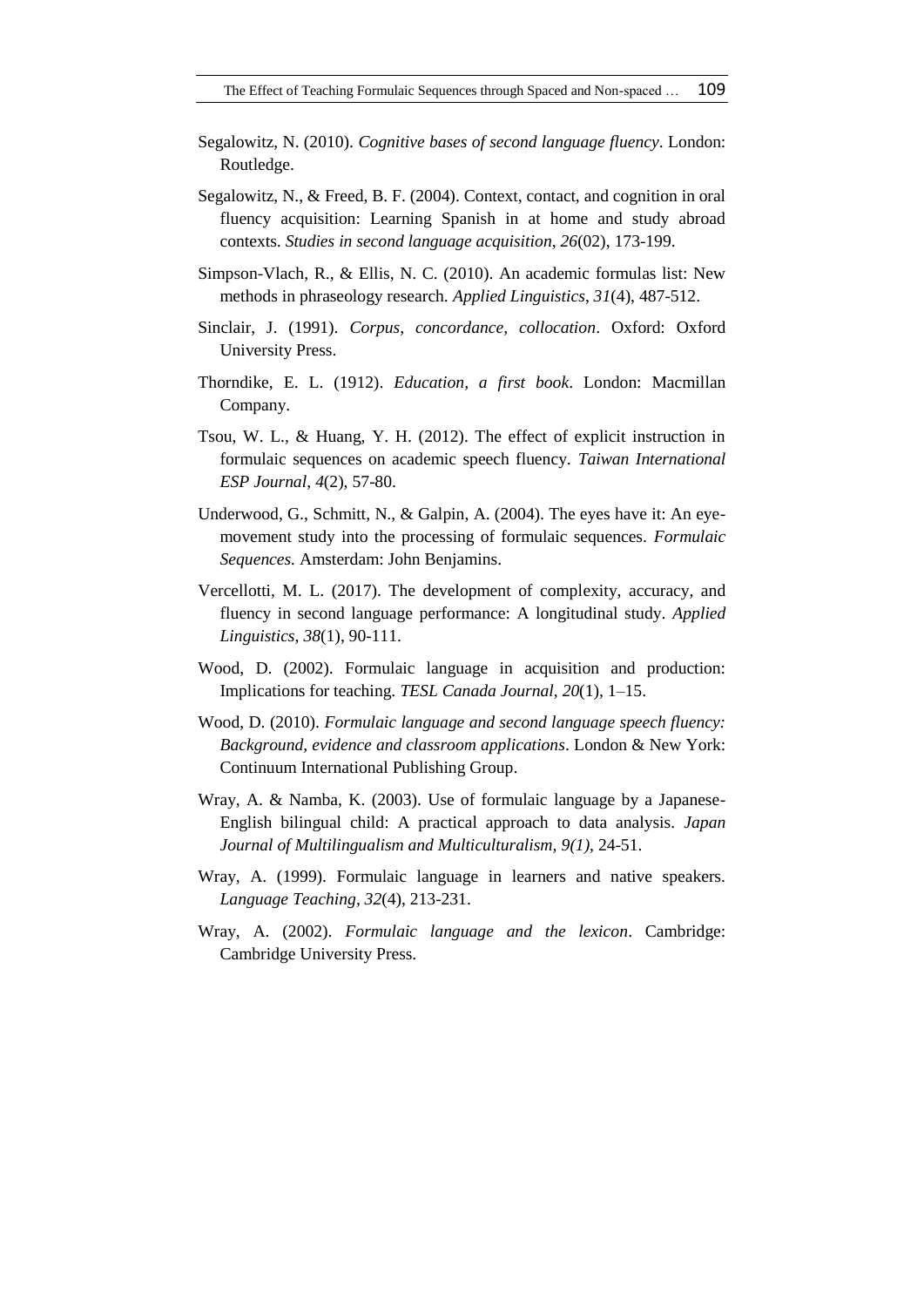# **Appendix**

Sets of target formulaic sequences

## **A**

| 1.  | a variety of       | گوناگون       |
|-----|--------------------|---------------|
| 2.  | at the same time   | در همان زمان  |
| 3.  |                    |               |
| 4.  | in other words     | به عبارت دیگه |
| 5.  | in this way        | این طوری      |
| 6.  | it is not correct  | در ست نیست    |
| 7.  | different from the | متفاوت از     |
| 8.  | if you want to     | اگه مي خواي   |
| 9.  | the development of | بيشرفتِ       |
| 10. | the use of         | استفاده از    |

## **B**

| 11. | according to the        | بر طبق                   |
|-----|-------------------------|--------------------------|
|     | 12. do you want me to   | ازم می خوای که           |
| 13. | if you look at it       | اگه بهش نگاه بنداز ي     |
| 14. | in the sense that       | به این معنی که           |
| 15. | it's important          | مهمه                     |
| 16. | the extent to which     | در حد <i>ی</i> که        |
| 17. | the real world          | دنياي واقعي              |
| 18. | exactly the same        | دقيقا همان               |
|     | 19. we'll talk about it | در موردش صحبت خواهيم كرد |
| 20. | you know what           | می دونی چیه              |
|     |                         |                          |

# **C**

| 21. | a function of     | عملكردي از           |
|-----|-------------------|----------------------|
|     | 22. as a function | به عنو ان یک عملکر د |
| 23. | can be used       | می تونه استفاده بشه  |
| 24. | focus on the      | تمرکز بر………          |
| 25. | how do you know   | از کجا می دونی       |
| 26. | in order to       | بر ای این که         |
| 27. | is based on       | بر پایه ی  است       |
| 28. | is to be taken    | بر داشته میشه        |
| 29. | so that           | به طور ی که          |
| 30. | the basis of      | اساس …               |
|     |                   |                      |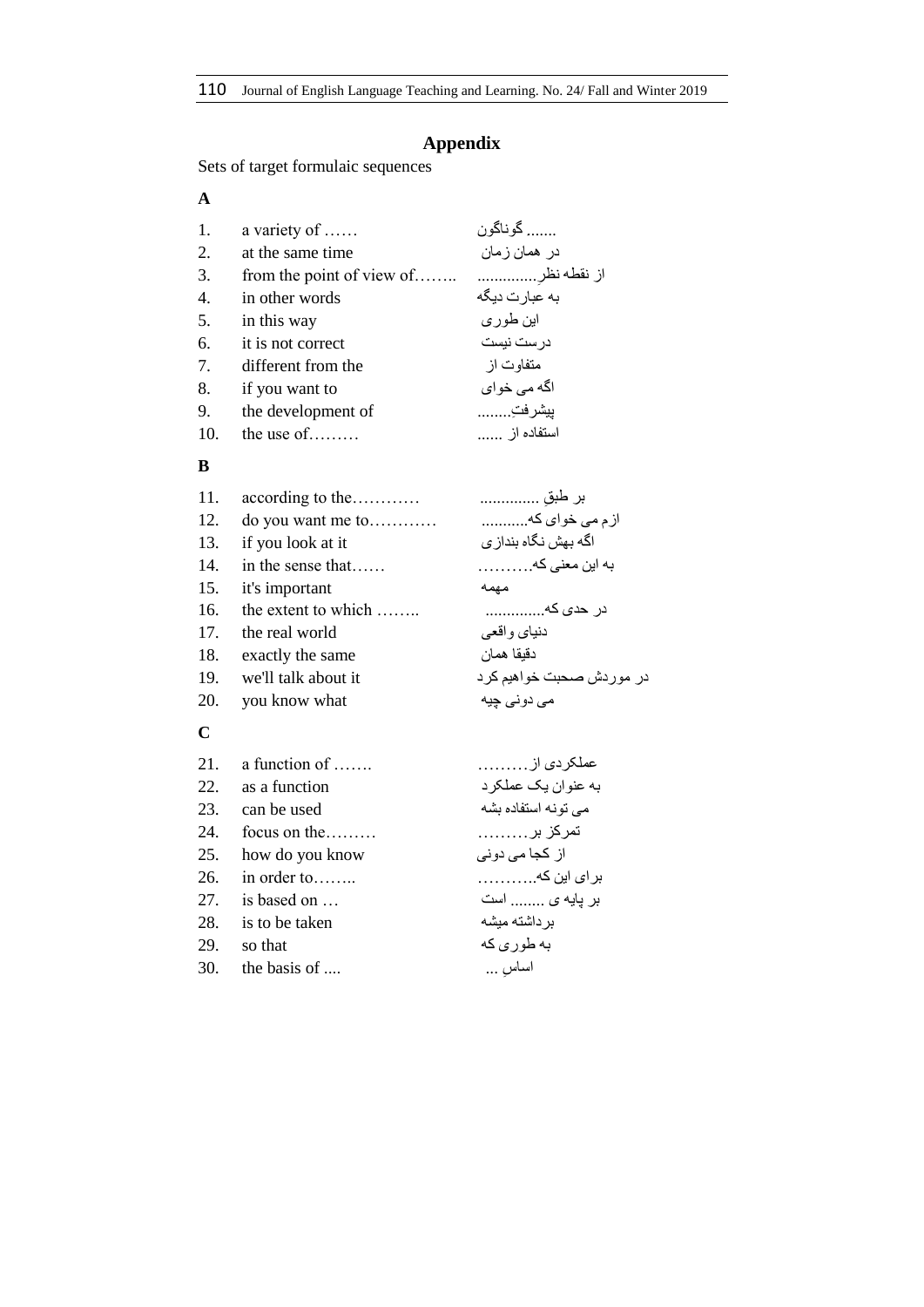## **D**

| 31. | a list of $\dots$          | لیستی از                   |
|-----|----------------------------|----------------------------|
| 32. | as you can see             | همون طور که می بینی        |
| 33. | does that make sense?      | هيچ معنى ميده؟             |
| 34. | I was gonna say            | می خواستم بگم              |
| 35. | in such a way              | به طریقی که                |
| 36. | doesn't have to            | مجبور نيست                 |
| 37. | the amount of              | مقدار ….                   |
| 38. | the fact that              | این حقیقت که               |
| 39. | there was a child who      | يه بچه بودش كه.            |
| 40. | whether or not it rains    | چه بار ون ببار ه چه نبار ه |
| E   |                            |                            |
| 41. | a little bit about         | يه خر ده در بار ه ی …….    |
| 42. | as an example              | به عنو ان مثال             |
| 43. | difference between the two | فر ق بين آن دو             |
| 44. | go back to the             | برگر د به                  |
| 45. | in response to             | در جواب به                 |
| 46. | it can be said that        | میشه گفت که                |

- از این دو تا two these of 47.
- 48. the definition of the second دومین تعریف
- لا بِروندِ ……. . ...... 49. the process of …..<br>19. this is not the same اين همون نيست
- 50. this is not the same

## **F**

|     | 51. a number of                | تعدادي از                  |
|-----|--------------------------------|----------------------------|
|     | 52. as well as $\dots$         | به خوبي                    |
|     | 53. for example if             | مثلا اگه                   |
|     | 54. trying to figure ut        | تلاش برای سردر آوردن       |
|     | 55. is much more fun           | خیلی باحال تر ہ            |
|     | 56. it's referred to as        | به عنوان  ذكر شده است      |
| 57. | that this is perfect is a fact | این که این عالیه یه حقیقته |
|     | 58. the role of  in            | نقش  در <sub>.</sub>       |
| 59. | what are these?                | اينا چي ان؟                |
| 60. | you're talking about           | داری در مورد صحبت می کنی   |
| G   |                                |                            |

یک سری از .... ... of series a 61.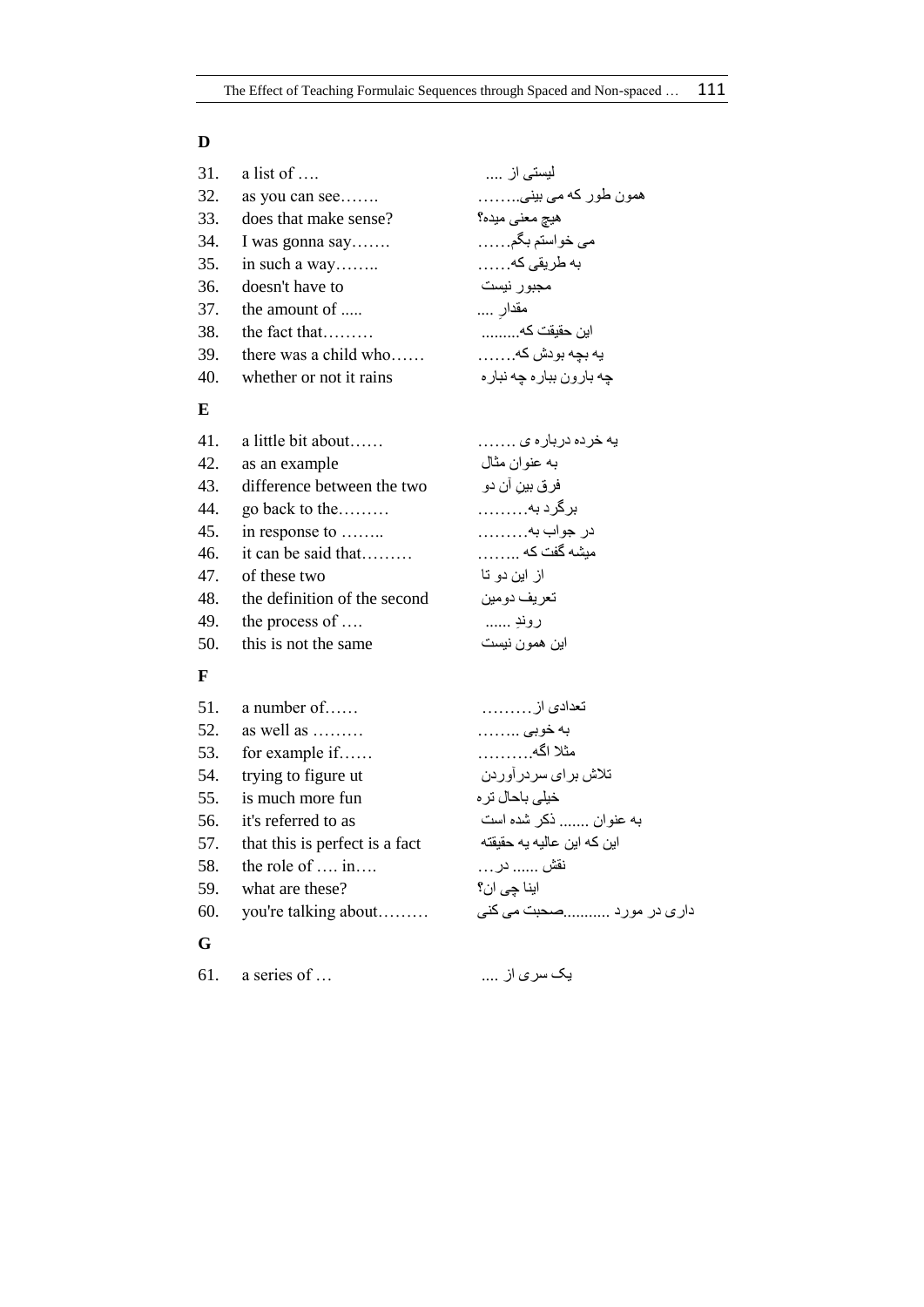| 62. | don't worry about it    | در مورد اون نگر ان نباش            |
|-----|-------------------------|------------------------------------|
| 63. | I was talking about you | داشتم در مورد شما صحبت می کردم     |
| 64. | it does not make sense  | به نظر عاقلانه نمياد               |
| 65. | tell me what you want   | بھم بگو چ <i>ی می</i> خوا <i>ی</i> |
| 66. | the first is            | او ليش هست                         |
| 67. | the size of the         | اندازه ی                           |
| 68. | this would be great     | عالى ميشه                          |
| 69. | we're gonna talk about  | می خوایم صحبت کنیم در مورد         |
| 70. | you might want to       | شايد بخواي كه                      |
|     |                         |                                    |

# **H**

| 71. | $a$ set of             | يک مجموعه از             |
|-----|------------------------|--------------------------|
| 72. | due to the             | به دليل                  |
|     | 73. I have a question  | يه سوال دارم             |
| 74. | is that the            | همون ـه است              |
| 75. | let me just $\dots$    | فقط اجازه بده كه         |
| 76. | the importance of      | اهميت ِ                  |
| 77. | there is an/a  that    | يه  هست كه               |
| 78. | to make sure           | بر ا اطمينان             |
| 79. | we've talked about you | در مورد تو صحبت کرده ایم |
| 80. | you know what I mean.  | مي دوني منظورم چيه       |

# **I**

| 81. | an example of          | يه نمونه از        |
|-----|------------------------|--------------------|
| 82. | because it is          | چون  است           |
| 83. | for example in         | مثلا تو ….         |
| 84. | in the same            | در همان            |
| 85. | it turns out that      | معلو مه که         |
| 86. | the difference between | تفاوت بين          |
| 87. | the level of $\dots$   | سطح …              |
| 88. |                        |                    |
| 89. | ways in which          | راه هایی که با اون |
| 90. | you don't need to      | لازم نیست که       |
|     |                        |                    |

### **J**

| 91. and so on              | و غير م        |
|----------------------------|----------------|
| 92. both of these $\dots$  | هر دوی این     |
| 93. I'll show you          | نشونت می دم    |
| 94. it looks like $\ldots$ | به نظر  می رسه |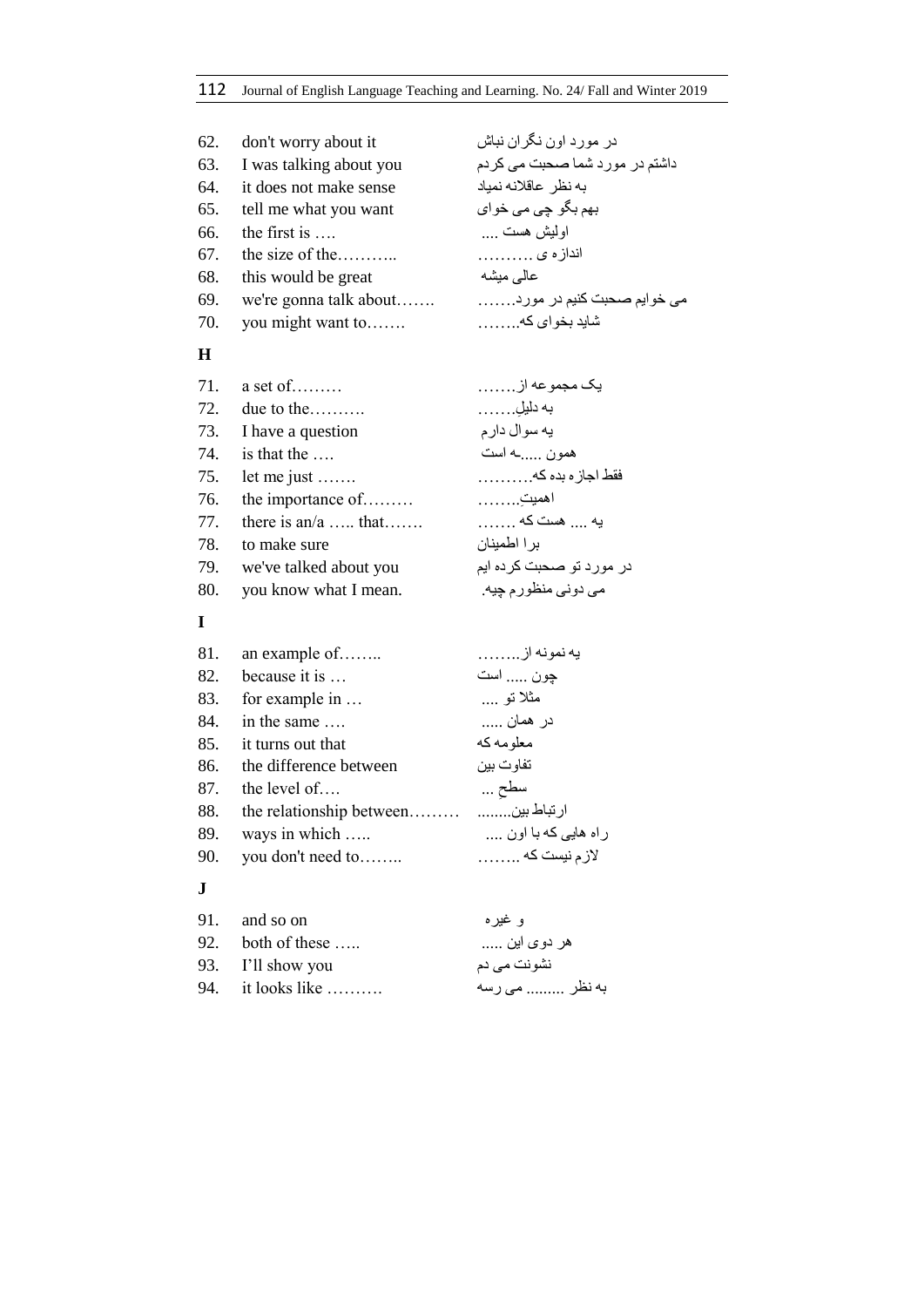| 95. on the basis of $\dots$ | بر اساس                |
|-----------------------------|------------------------|
| 96. the effects of          | تاثيراتِ               |
| 97. there is no excuse      | بهونه ای وجود ندار ه   |
|                             |                        |
| 99. to show that            | بر ای نشان دادن این که |
| 100. what does that mean?   | يعني چي؟               |

# **K**

| 101. as a result of        | به عنوان نتايج      |
|----------------------------|---------------------|
| 102. first of all          | اول از همه          |
| 103. in terms of           | بر حسب              |
| 104. it may be real        | شاید و اقعے باشه    |
| 105. let's look at         | بیا نگاه بندازیم به |
| 106. the effect of $\dots$ | تاثير ….            |
| 107. the way in which      | روشي که با اون      |
| 108. this type of $\dots$  | ابن نوع از          |
|                            |                     |
| 110. you've got a          | يه  دار <i>ی</i>    |
|                            |                     |

# **L**

| 111. as opposed to                               | درست برخلافِ               |
|--------------------------------------------------|----------------------------|
| 112. different types of                          | انوع مختلفي از             |
| 113. I mean if you                               | منظور م اینه که اگر تو………. |
| 114. in the case of                              | در رابطه با                |
| 115. it doesn't matter                           | مهم نيست                   |
| احتمالی زیادی هست که    116. it's more likely to |                            |
| 117. she has to be there                         | مجبوره كه اونجا باشه       |
| 118. the notion of $\dots$                       | مفهوم …                    |
| 119. there are three                             | سه تا  وجود داره           |
| 120. we can see that                             | می بینیم که                |
|                                                  |                            |

# **M**

| 121. assume that the   | فر ض کن که      |
|------------------------|-----------------|
| 122. each of these     | هر یک از این ها |
| 123. in a sense        | از يه نظر       |
| 124. in this case      | در این مورد     |
| 125. result of $\dots$ | نتيجه <i>ی</i>  |
| 126. keep in mind that | یادت باشه که    |
| 127. part of the       | بخشى از         |